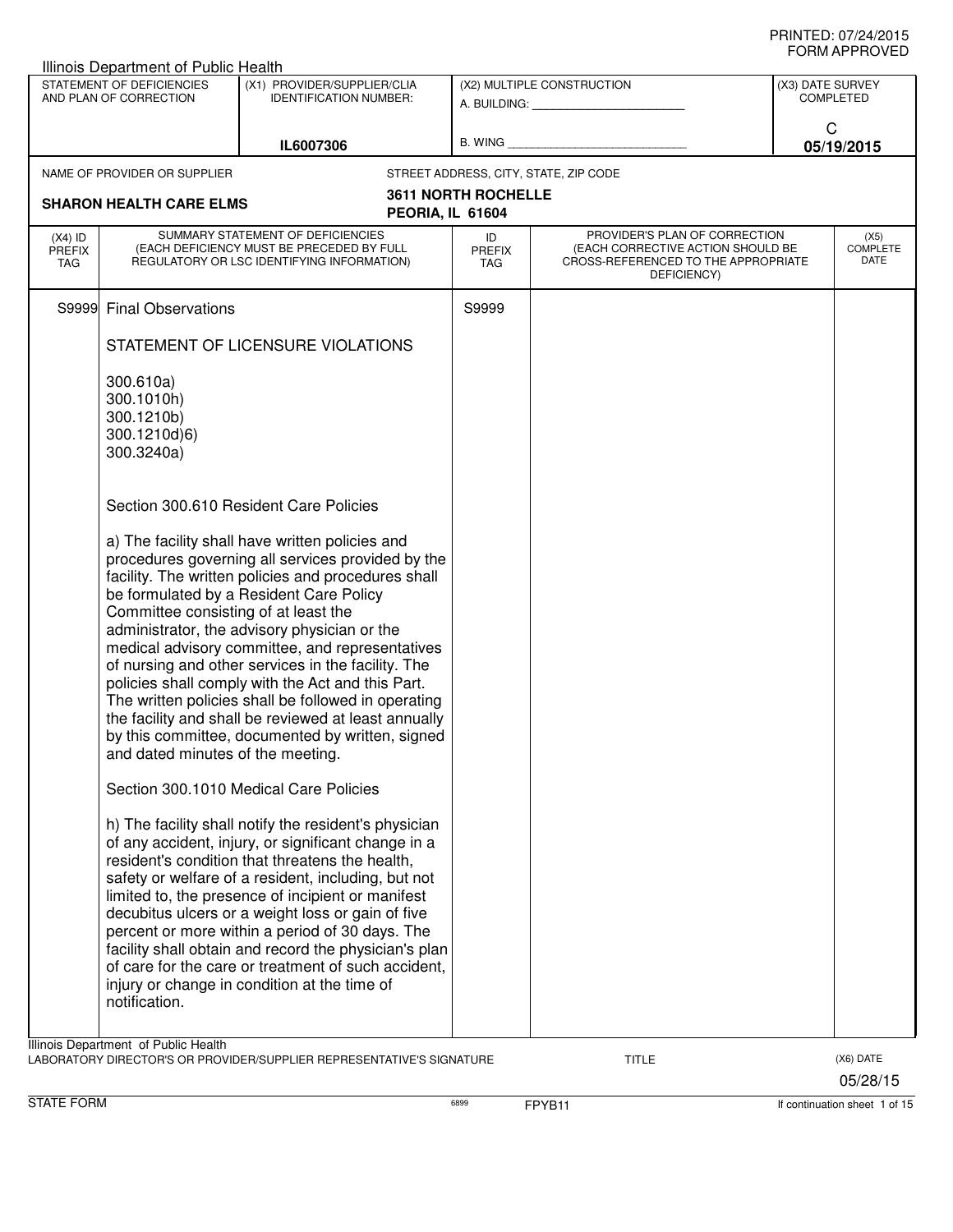| Illinois Department of Public Health |                                                                                                |                                                                                                                                                                                                                                                                                                                                                                                                                                                                                                                                                                                                                                                                          |                             |                                                                                                                          |                                      |                                 |
|--------------------------------------|------------------------------------------------------------------------------------------------|--------------------------------------------------------------------------------------------------------------------------------------------------------------------------------------------------------------------------------------------------------------------------------------------------------------------------------------------------------------------------------------------------------------------------------------------------------------------------------------------------------------------------------------------------------------------------------------------------------------------------------------------------------------------------|-----------------------------|--------------------------------------------------------------------------------------------------------------------------|--------------------------------------|---------------------------------|
|                                      | STATEMENT OF DEFICIENCIES<br>AND PLAN OF CORRECTION                                            | (X1) PROVIDER/SUPPLIER/CLIA<br><b>IDENTIFICATION NUMBER:</b>                                                                                                                                                                                                                                                                                                                                                                                                                                                                                                                                                                                                             |                             | (X2) MULTIPLE CONSTRUCTION                                                                                               | (X3) DATE SURVEY<br><b>COMPLETED</b> |                                 |
|                                      |                                                                                                |                                                                                                                                                                                                                                                                                                                                                                                                                                                                                                                                                                                                                                                                          |                             | A. BUILDING: A. BUILDING:                                                                                                |                                      |                                 |
|                                      |                                                                                                | IL6007306                                                                                                                                                                                                                                                                                                                                                                                                                                                                                                                                                                                                                                                                | B. WING                     |                                                                                                                          | C<br>05/19/2015                      |                                 |
|                                      | NAME OF PROVIDER OR SUPPLIER                                                                   |                                                                                                                                                                                                                                                                                                                                                                                                                                                                                                                                                                                                                                                                          |                             | STREET ADDRESS, CITY, STATE, ZIP CODE                                                                                    |                                      |                                 |
|                                      |                                                                                                |                                                                                                                                                                                                                                                                                                                                                                                                                                                                                                                                                                                                                                                                          | <b>3611 NORTH ROCHELLE</b>  |                                                                                                                          |                                      |                                 |
|                                      | <b>SHARON HEALTH CARE ELMS</b>                                                                 | PEORIA, IL 61604                                                                                                                                                                                                                                                                                                                                                                                                                                                                                                                                                                                                                                                         |                             |                                                                                                                          |                                      |                                 |
| $(X4)$ ID<br><b>PREFIX</b><br>TAG    |                                                                                                | SUMMARY STATEMENT OF DEFICIENCIES<br>(EACH DEFICIENCY MUST BE PRECEDED BY FULL<br>REGULATORY OR LSC IDENTIFYING INFORMATION)                                                                                                                                                                                                                                                                                                                                                                                                                                                                                                                                             | ID<br><b>PREFIX</b><br>TAG. | PROVIDER'S PLAN OF CORRECTION<br>(EACH CORRECTIVE ACTION SHOULD BE<br>CROSS-REFERENCED TO THE APPROPRIATE<br>DEFICIENCY) |                                      | (X5)<br><b>COMPLETE</b><br>DATE |
| S9999                                | Continued From page 1                                                                          |                                                                                                                                                                                                                                                                                                                                                                                                                                                                                                                                                                                                                                                                          | S9999                       |                                                                                                                          |                                      |                                 |
|                                      | Section 300.1210 General Requirements for<br>Nursing and Personal Care                         |                                                                                                                                                                                                                                                                                                                                                                                                                                                                                                                                                                                                                                                                          |                             |                                                                                                                          |                                      |                                 |
|                                      | care needs of the resident.<br>and shall be practiced on a 24-hour,<br>seven-day-a-week basis: | b) The facility shall provide the necessary care<br>and services to attain or maintain the highest<br>practicable physical, mental, and psychological<br>well-being of the resident, in accordance with<br>each resident's comprehensive resident care<br>plan. Adequate and properly supervised nursing<br>care and personal care shall be provided to each<br>resident to meet the total nursing and personal<br>d) Pursuant to subsection (a), general nursing<br>care shall include, at a minimum, the following<br>6) All necessary precautions shall be taken to<br>assure that the residents' environment remains<br>as free of accident hazards as possible. All |                             |                                                                                                                          |                                      |                                 |
|                                      | and assistance to prevent accidents.                                                           | nursing personnel shall evaluate residents to see<br>that each resident receives adequate supervision                                                                                                                                                                                                                                                                                                                                                                                                                                                                                                                                                                    |                             |                                                                                                                          |                                      |                                 |
|                                      | Section 300.3240 Abuse and Neglect                                                             |                                                                                                                                                                                                                                                                                                                                                                                                                                                                                                                                                                                                                                                                          |                             |                                                                                                                          |                                      |                                 |
|                                      | resident. (Section 2-107 of the Act)                                                           | a) An owner, licensee, administrator, employee or<br>agent of a facility shall not abuse or neglect a                                                                                                                                                                                                                                                                                                                                                                                                                                                                                                                                                                    |                             |                                                                                                                          |                                      |                                 |
|                                      | <b>EVIDENCED BY:</b>                                                                           | THESE REGULATIONS WERE NOT MET AS                                                                                                                                                                                                                                                                                                                                                                                                                                                                                                                                                                                                                                        |                             |                                                                                                                          |                                      |                                 |
|                                      | llinoin Donartmont, of Dublin Hoalth                                                           | Based on interview and record review, the facility<br>failed to notify the physician of a significant weight<br>loss for one of three residents (R1) reviewed for<br>hydration and weight loss in the sample of three.<br>The facility knowingly failed to follow the plan of<br>care and knowingly failed to follow their policy on                                                                                                                                                                                                                                                                                                                                     |                             |                                                                                                                          |                                      |                                 |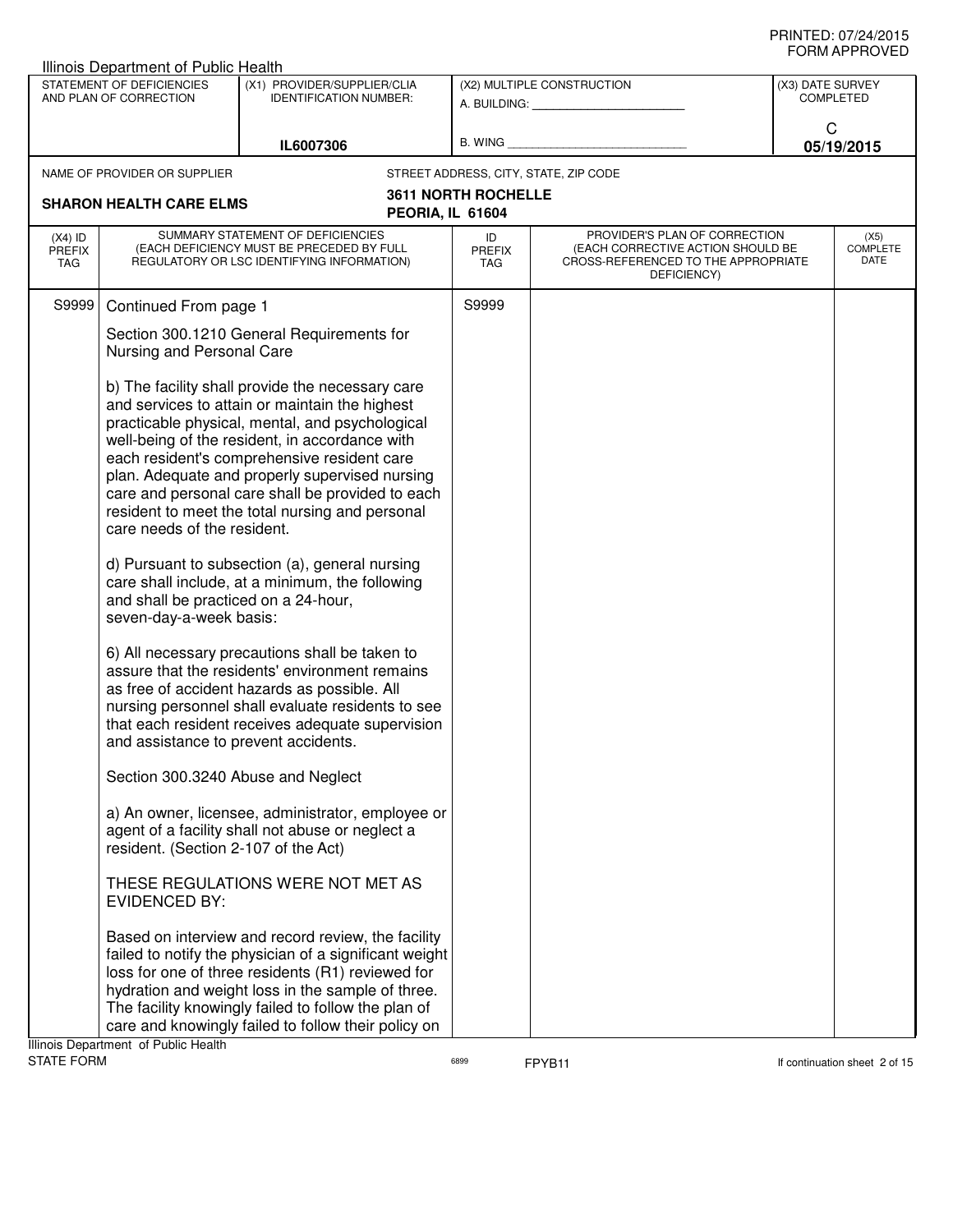|                                   | Illinois Department of Public Health                                                                                                                                                                                                                                                                                       |                                                                                                                                                                                                                                                                                                                                             |                                                                                                                                                        |                                                         |                                      |            |
|-----------------------------------|----------------------------------------------------------------------------------------------------------------------------------------------------------------------------------------------------------------------------------------------------------------------------------------------------------------------------|---------------------------------------------------------------------------------------------------------------------------------------------------------------------------------------------------------------------------------------------------------------------------------------------------------------------------------------------|--------------------------------------------------------------------------------------------------------------------------------------------------------|---------------------------------------------------------|--------------------------------------|------------|
|                                   | STATEMENT OF DEFICIENCIES<br>AND PLAN OF CORRECTION                                                                                                                                                                                                                                                                        | (X1) PROVIDER/SUPPLIER/CLIA<br><b>IDENTIFICATION NUMBER:</b>                                                                                                                                                                                                                                                                                |                                                                                                                                                        | (X2) MULTIPLE CONSTRUCTION<br>A. BUILDING: A. BUILDING: | (X3) DATE SURVEY<br><b>COMPLETED</b> |            |
|                                   |                                                                                                                                                                                                                                                                                                                            | IL6007306                                                                                                                                                                                                                                                                                                                                   | B. WING                                                                                                                                                |                                                         | C                                    | 05/19/2015 |
|                                   | NAME OF PROVIDER OR SUPPLIER                                                                                                                                                                                                                                                                                               |                                                                                                                                                                                                                                                                                                                                             |                                                                                                                                                        | STREET ADDRESS, CITY, STATE, ZIP CODE                   |                                      |            |
|                                   | <b>SHARON HEALTH CARE ELMS</b>                                                                                                                                                                                                                                                                                             | PEORIA, IL 61604                                                                                                                                                                                                                                                                                                                            | <b>3611 NORTH ROCHELLE</b>                                                                                                                             |                                                         |                                      |            |
| $(X4)$ ID<br><b>PREFIX</b><br>TAG | SUMMARY STATEMENT OF DEFICIENCIES<br>(EACH DEFICIENCY MUST BE PRECEDED BY FULL<br>REGULATORY OR LSC IDENTIFYING INFORMATION)                                                                                                                                                                                               |                                                                                                                                                                                                                                                                                                                                             | PROVIDER'S PLAN OF CORRECTION<br>ID<br>(EACH CORRECTIVE ACTION SHOULD BE<br><b>PREFIX</b><br>CROSS-REFERENCED TO THE APPROPRIATE<br>TAG<br>DEFICIENCY) |                                                         | (X5)<br><b>COMPLETE</b><br>DATE      |            |
| S9999                             | Continued From page 2                                                                                                                                                                                                                                                                                                      |                                                                                                                                                                                                                                                                                                                                             | S9999                                                                                                                                                  |                                                         |                                      |            |
|                                   | according to the plan of care, fell, and<br>Sodium Level).                                                                                                                                                                                                                                                                 | significant weight loss for one of three residents<br>(R1) reviewed for falls and weight loss in the<br>sample of three. R1 was not monitored<br>subsequently developed a subdural hematoma.<br>These failures resulted in R1 becoming acutely ill,<br>and requiring hospitalization for Severe<br>Dehydration and Hypernatremia (Increased |                                                                                                                                                        |                                                         |                                      |            |
|                                   | Findings include:                                                                                                                                                                                                                                                                                                          |                                                                                                                                                                                                                                                                                                                                             |                                                                                                                                                        |                                                         |                                      |            |
|                                   | The facility's Weight Policy dated 10-17-2014,<br>documents a significant weight change is as<br>follows: If being weighed weekly, a 2% (percent)<br>in one week. 5% in one month. 7.5% or more in<br>three months. 10% or more in six months. If a<br>significant weight change persists, the doctor will<br>be notified. |                                                                                                                                                                                                                                                                                                                                             |                                                                                                                                                        |                                                         |                                      |            |
|                                   | emotional, or mental condition.                                                                                                                                                                                                                                                                                            | The facility's Change of Condition Policy and<br>Procedure (date unknown) documents the nurse<br>will notify the resident's attending physician or<br>on-call physician when there has been a<br>"significant change" in the resident's physical,                                                                                           |                                                                                                                                                        |                                                         |                                      |            |
|                                   |                                                                                                                                                                                                                                                                                                                            | The Facility's Abuse Prevention Program policy<br>dated 2012, documents that Neglect means the<br>failure to provide, or willful withholding of,<br>adequate medical care, personal care, or<br>assistance with activities of daily living that is<br>necessary to avoid physical harm, mental<br>anguish, or mental illness of a resident. |                                                                                                                                                        |                                                         |                                      |            |
|                                   | Illinois Department of Public Health                                                                                                                                                                                                                                                                                       | The Facility's Quality Care Practice Fall policy<br>dated 10-23-14, states, "To reduce the risk for<br>resident falls, do not leave residents sitting in<br>their rooms alone in a wheelchair or (high back)                                                                                                                                |                                                                                                                                                        |                                                         |                                      |            |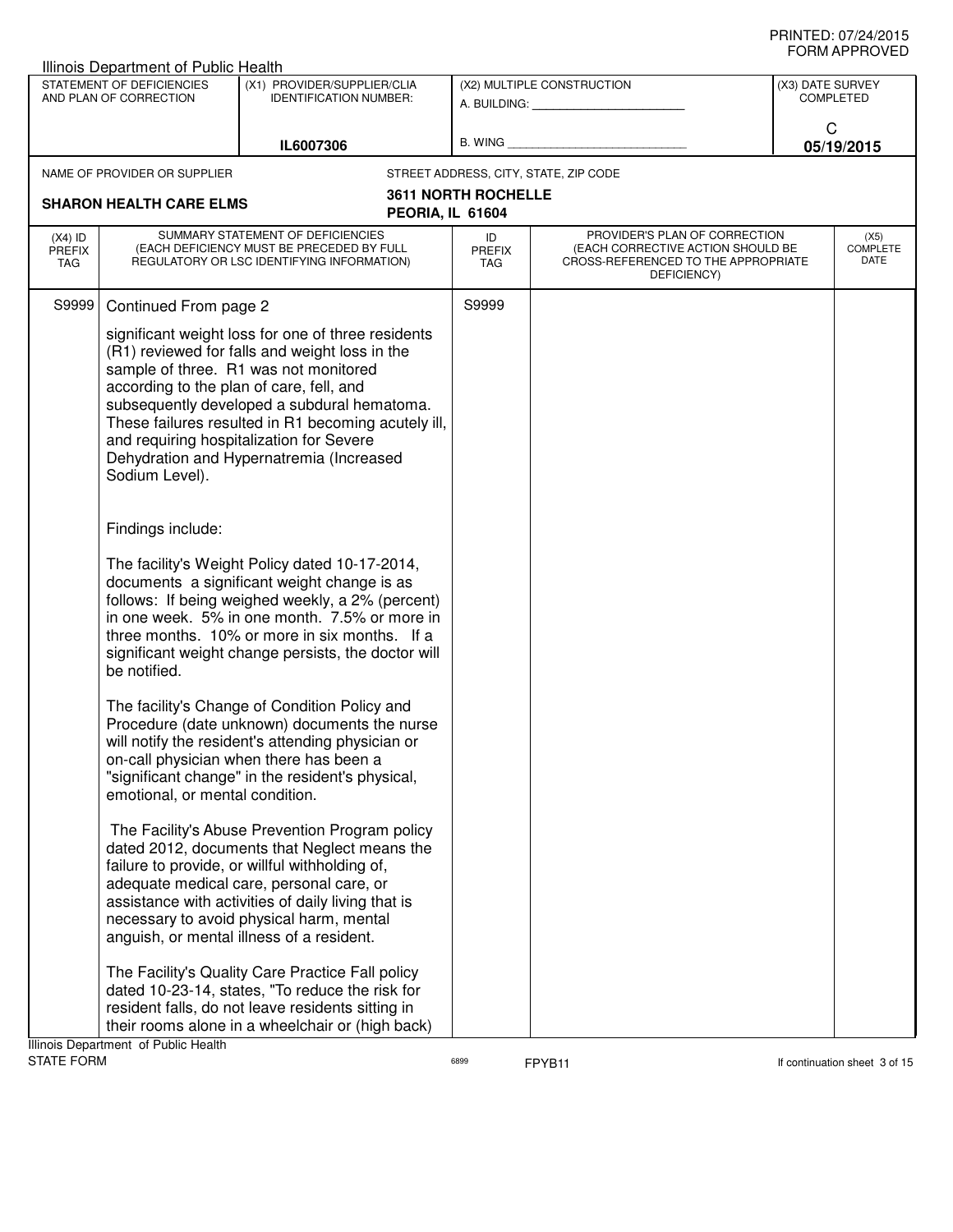| Illinois Department of Public Health |                                                     |                                                                                                                                                                                                                                                                                                                                                                                                                                                                                                                                                                                                                                                                                                                                                                                                                                                                                                                                                                 |                            |                                                                                                                          |   |                                      |
|--------------------------------------|-----------------------------------------------------|-----------------------------------------------------------------------------------------------------------------------------------------------------------------------------------------------------------------------------------------------------------------------------------------------------------------------------------------------------------------------------------------------------------------------------------------------------------------------------------------------------------------------------------------------------------------------------------------------------------------------------------------------------------------------------------------------------------------------------------------------------------------------------------------------------------------------------------------------------------------------------------------------------------------------------------------------------------------|----------------------------|--------------------------------------------------------------------------------------------------------------------------|---|--------------------------------------|
|                                      | STATEMENT OF DEFICIENCIES<br>AND PLAN OF CORRECTION | (X1) PROVIDER/SUPPLIER/CLIA<br><b>IDENTIFICATION NUMBER:</b>                                                                                                                                                                                                                                                                                                                                                                                                                                                                                                                                                                                                                                                                                                                                                                                                                                                                                                    |                            | (X2) MULTIPLE CONSTRUCTION<br>A. BUILDING: A. BUILDING:                                                                  |   | (X3) DATE SURVEY<br><b>COMPLETED</b> |
|                                      |                                                     | IL6007306                                                                                                                                                                                                                                                                                                                                                                                                                                                                                                                                                                                                                                                                                                                                                                                                                                                                                                                                                       |                            | B. WING <b>Example 20</b>                                                                                                | C | 05/19/2015                           |
|                                      | NAME OF PROVIDER OR SUPPLIER                        |                                                                                                                                                                                                                                                                                                                                                                                                                                                                                                                                                                                                                                                                                                                                                                                                                                                                                                                                                                 |                            | STREET ADDRESS, CITY, STATE, ZIP CODE                                                                                    |   |                                      |
|                                      | <b>SHARON HEALTH CARE ELMS</b>                      | PEORIA, IL 61604                                                                                                                                                                                                                                                                                                                                                                                                                                                                                                                                                                                                                                                                                                                                                                                                                                                                                                                                                | <b>3611 NORTH ROCHELLE</b> |                                                                                                                          |   |                                      |
| $(X4)$ ID<br><b>PREFIX</b><br>TAG    |                                                     | SUMMARY STATEMENT OF DEFICIENCIES<br>(EACH DEFICIENCY MUST BE PRECEDED BY FULL<br>REGULATORY OR LSC IDENTIFYING INFORMATION)                                                                                                                                                                                                                                                                                                                                                                                                                                                                                                                                                                                                                                                                                                                                                                                                                                    | ID<br>PREFIX<br>TAG        | PROVIDER'S PLAN OF CORRECTION<br>(EACH CORRECTIVE ACTION SHOULD BE<br>CROSS-REFERENCED TO THE APPROPRIATE<br>DEFICIENCY) |   | (X5)<br><b>COMPLETE</b><br>DATE      |
| S9999                                | Continued From page 3                               |                                                                                                                                                                                                                                                                                                                                                                                                                                                                                                                                                                                                                                                                                                                                                                                                                                                                                                                                                                 | S9999                      |                                                                                                                          |   |                                      |
|                                      | wheelchair."                                        |                                                                                                                                                                                                                                                                                                                                                                                                                                                                                                                                                                                                                                                                                                                                                                                                                                                                                                                                                                 |                            |                                                                                                                          |   |                                      |
|                                      | orders addressing R1's weight loss.                 | R1's Physician Order Sheet (POS) dated 5-1-15<br>through 5-31-15, documents R1 has diagnoses of<br>Subacute Dyskinesia and Protein-Calorie<br>Malnutrition and receives a diet as NPO (nothing<br>by mouth), Jevity 1.2 calorie supplement 360 ml<br>(milliliter) five times a day via gastrostomy tube<br>(g-tube), and flush the g-tube with 100 ml five<br>times daily. R1's Physician Order Sheets from<br>admission to the facility (2-17-15) through 5-8-15,<br>do not include any new nutritional physician<br>Clinical record for R1 documents that from<br>02/17/15 through 03/13/15 R1 experienced a<br>5%(percent) weight loss and from 02/17/15<br>through 04/09/15 R1 experienced a 7.5% weight<br>loss. From 04/23/15 through 04/30/15 R1<br>experienced a 6.7% weight loss according to the<br>same clinical record. This same record shows no<br>documentation of R1 's attending physician being<br>notified of the significant weight losses. |                            |                                                                                                                          |   |                                      |
|                                      | department.                                         | R1's Progress Notes dated 5-8-15 from 7:09 a.m.<br>to 7:54 a.m., document R1's skin as pale and<br>warm to touch, bowel sounds hypoactive, heart<br>rate irregular, and a decreased pulse oximetry,<br>requiring R1 to be sent to the emergency                                                                                                                                                                                                                                                                                                                                                                                                                                                                                                                                                                                                                                                                                                                 |                            |                                                                                                                          |   |                                      |
|                                      | Ilinoin Department, of Public Hoolth                | R1's Hospital Emergency Department Notes<br>dated 5-8-15 and signed by Z2 (R1's Emergency<br>Department Attending Physician), document R1<br>was admitted to the Emergency Department with<br>Severe Dehydration and Hypernatremia. R1's<br>Complete Metabolic Panel lab dated 5-8-15,<br>documents R1's sodium level at 147 (normal                                                                                                                                                                                                                                                                                                                                                                                                                                                                                                                                                                                                                            |                            |                                                                                                                          |   |                                      |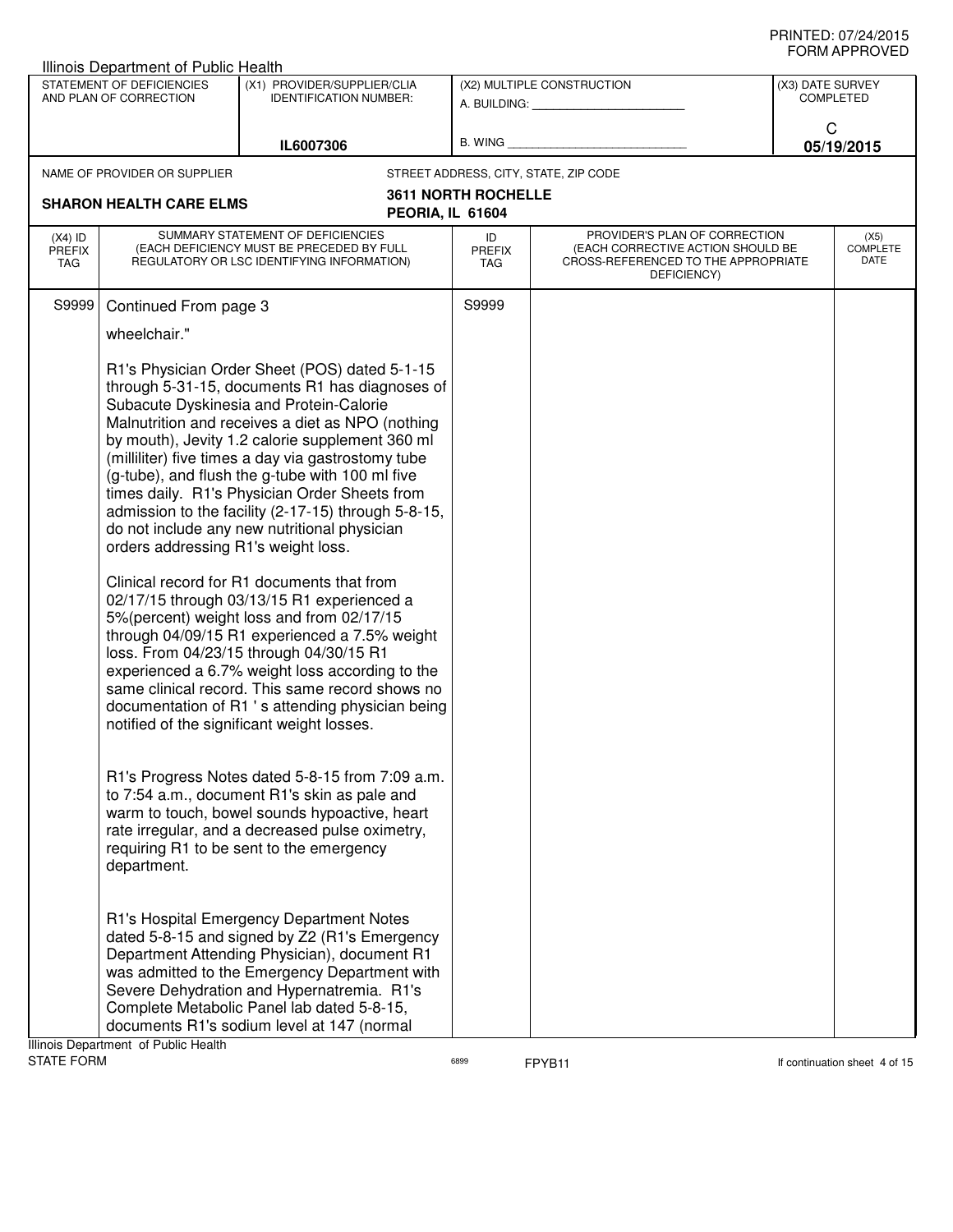| Illinois Department of Public Health |                                                     |                                                                                                                                                                                                                                                                                                                                                                                                                                                                                                                                                                                                                                       |                                   |                                                                                                                                              |                  | ◡੶┉灬 ─                   |
|--------------------------------------|-----------------------------------------------------|---------------------------------------------------------------------------------------------------------------------------------------------------------------------------------------------------------------------------------------------------------------------------------------------------------------------------------------------------------------------------------------------------------------------------------------------------------------------------------------------------------------------------------------------------------------------------------------------------------------------------------------|-----------------------------------|----------------------------------------------------------------------------------------------------------------------------------------------|------------------|--------------------------|
|                                      | STATEMENT OF DEFICIENCIES<br>AND PLAN OF CORRECTION | (X1) PROVIDER/SUPPLIER/CLIA<br><b>IDENTIFICATION NUMBER:</b>                                                                                                                                                                                                                                                                                                                                                                                                                                                                                                                                                                          |                                   | (X2) MULTIPLE CONSTRUCTION<br>A. BUILDING: A SALE AND THE SALE AND THE SALE AND THE SALE AND THE SALE AND THE SALE AND THE SALE AND THE SALE | (X3) DATE SURVEY | <b>COMPLETED</b>         |
|                                      |                                                     | IL6007306                                                                                                                                                                                                                                                                                                                                                                                                                                                                                                                                                                                                                             |                                   | B. WING <b>Example 2008</b>                                                                                                                  | C                | 05/19/2015               |
|                                      | NAME OF PROVIDER OR SUPPLIER                        |                                                                                                                                                                                                                                                                                                                                                                                                                                                                                                                                                                                                                                       |                                   | STREET ADDRESS, CITY, STATE, ZIP CODE                                                                                                        |                  |                          |
|                                      | <b>SHARON HEALTH CARE ELMS</b>                      | PEORIA, IL 61604                                                                                                                                                                                                                                                                                                                                                                                                                                                                                                                                                                                                                      | <b>3611 NORTH ROCHELLE</b>        |                                                                                                                                              |                  |                          |
| $(X4)$ ID<br><b>PREFIX</b><br>TAG    |                                                     | SUMMARY STATEMENT OF DEFICIENCIES<br>(EACH DEFICIENCY MUST BE PRECEDED BY FULL<br>REGULATORY OR LSC IDENTIFYING INFORMATION)                                                                                                                                                                                                                                                                                                                                                                                                                                                                                                          | ID<br><b>PREFIX</b><br><b>TAG</b> | PROVIDER'S PLAN OF CORRECTION<br>(EACH CORRECTIVE ACTION SHOULD BE<br>CROSS-REFERENCED TO THE APPROPRIATE<br>DEFICIENCY)                     |                  | (X5)<br>COMPLETE<br>DATE |
| S9999                                | Continued From page 4                               |                                                                                                                                                                                                                                                                                                                                                                                                                                                                                                                                                                                                                                       | S9999                             |                                                                                                                                              |                  |                          |
|                                      | range 135-145).                                     |                                                                                                                                                                                                                                                                                                                                                                                                                                                                                                                                                                                                                                       |                                   |                                                                                                                                              |                  |                          |
|                                      | February."                                          | On 5-12-15 at 11:10 a.m., E2 (Director of<br>Nursing) stated,"(R1's) significant weight loss of<br>134 pounds on 4-23-14 to 122 pounds on<br>5-17-15, has not been reported to the physician<br>yet. We (facility staff) have our weight meetings<br>monthly, but have not had a meeting this month.<br>We (the facility) have not done any new nutritional<br>interventions for (R1) since (R1's) admission in                                                                                                                                                                                                                       |                                   |                                                                                                                                              |                  |                          |
|                                      | 2015, and May 7th, 2015."                           | On 5-12-15 at 1:30 p.m., E3 (Dietary Manager)<br>stated, "(R1) weighed 135 pounds in February<br>and was 126.8 pounds in March. That was (R1's)<br>first significant weight loss. On 5-7-15, (R1) had<br>a significant weight loss of 10.3 percent from<br>three months prior. I usually tell (E2/Director of<br>Nursing) or (E7/Assistant Director of Nursing)<br>when a resident has a significant weight loss, and<br>they (E2 or E7) notify the physician. I have never<br>notified the physician of (R1's) weight loss. (R1)<br>has not had any new weight loss interventions<br>since (R1's) significant weight losses in March |                                   |                                                                                                                                              |                  |                          |
|                                      |                                                     | On 5-12-15 at 2:15 p.m., E7 (Assistant Director of<br>Nursing/ADON) stated, "I was off of work the<br>week of 4-30-15, so I did not get (R1's) weight put<br>into the computer system that week. (R1's)<br>weight went from 134 pounds (week of 4-23-15)<br>to 125 pounds (week of 4-30-15) in one week. If<br>the weekly weight of 125 pounds was put into the<br>computer on 4-30-15, we (facility staff) would<br>have known (R1) had a significant weight loss in<br>one week, and the physician, dietician, and family<br>would have been notified, but were not. (R1's)<br>weight the week of 4-23-15 of 134 pounds was a       |                                   |                                                                                                                                              |                  |                          |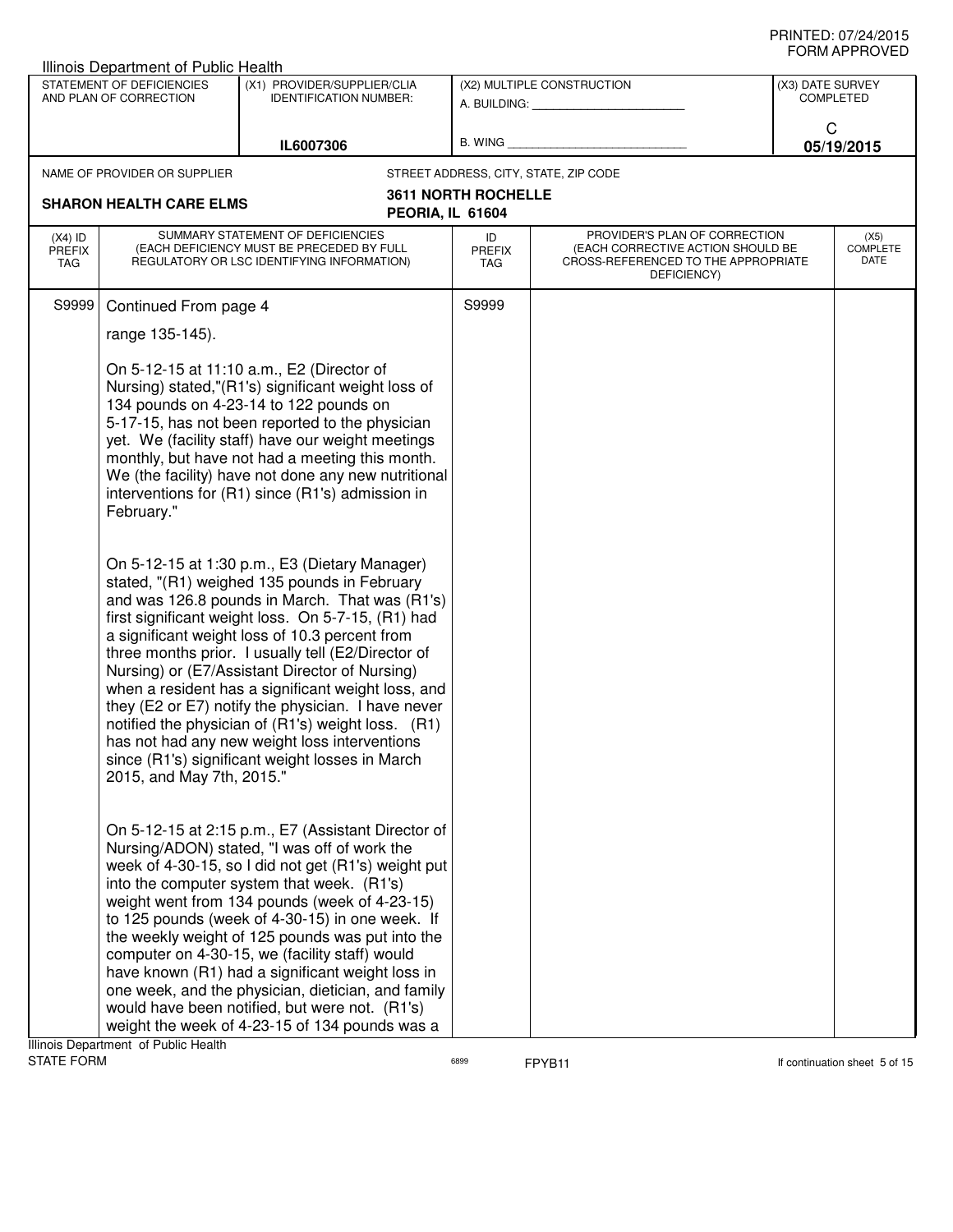|                                                    | Illinois Department of Public Health                |                                                                                                                                                                                                                                                                                                                                                                                                                                                                                                                                                                                                                                                                                                                                                                                                                                                                                                     |                            |                                                                                                                          |                                      |                                 |
|----------------------------------------------------|-----------------------------------------------------|-----------------------------------------------------------------------------------------------------------------------------------------------------------------------------------------------------------------------------------------------------------------------------------------------------------------------------------------------------------------------------------------------------------------------------------------------------------------------------------------------------------------------------------------------------------------------------------------------------------------------------------------------------------------------------------------------------------------------------------------------------------------------------------------------------------------------------------------------------------------------------------------------------|----------------------------|--------------------------------------------------------------------------------------------------------------------------|--------------------------------------|---------------------------------|
|                                                    | STATEMENT OF DEFICIENCIES<br>AND PLAN OF CORRECTION | (X1) PROVIDER/SUPPLIER/CLIA<br><b>IDENTIFICATION NUMBER:</b>                                                                                                                                                                                                                                                                                                                                                                                                                                                                                                                                                                                                                                                                                                                                                                                                                                        |                            | (X2) MULTIPLE CONSTRUCTION<br>A. BUILDING: A. BUILDING:                                                                  | (X3) DATE SURVEY<br><b>COMPLETED</b> |                                 |
|                                                    |                                                     | IL6007306                                                                                                                                                                                                                                                                                                                                                                                                                                                                                                                                                                                                                                                                                                                                                                                                                                                                                           | B. WING                    |                                                                                                                          | C                                    | 05/19/2015                      |
|                                                    | NAME OF PROVIDER OR SUPPLIER                        |                                                                                                                                                                                                                                                                                                                                                                                                                                                                                                                                                                                                                                                                                                                                                                                                                                                                                                     |                            | STREET ADDRESS, CITY, STATE, ZIP CODE                                                                                    |                                      |                                 |
| <b>SHARON HEALTH CARE ELMS</b><br>PEORIA, IL 61604 |                                                     | <b>3611 NORTH ROCHELLE</b>                                                                                                                                                                                                                                                                                                                                                                                                                                                                                                                                                                                                                                                                                                                                                                                                                                                                          |                            |                                                                                                                          |                                      |                                 |
| $(X4)$ ID<br><b>PREFIX</b><br>TAG                  |                                                     | SUMMARY STATEMENT OF DEFICIENCIES<br>(EACH DEFICIENCY MUST BE PRECEDED BY FULL<br>REGULATORY OR LSC IDENTIFYING INFORMATION)                                                                                                                                                                                                                                                                                                                                                                                                                                                                                                                                                                                                                                                                                                                                                                        | ID<br><b>PREFIX</b><br>TAG | PROVIDER'S PLAN OF CORRECTION<br>(EACH CORRECTIVE ACTION SHOULD BE<br>CROSS-REFERENCED TO THE APPROPRIATE<br>DEFICIENCY) |                                      | (X5)<br><b>COMPLETE</b><br>DATE |
| S9999                                              | Continued From page 5                               |                                                                                                                                                                                                                                                                                                                                                                                                                                                                                                                                                                                                                                                                                                                                                                                                                                                                                                     | S9999                      |                                                                                                                          |                                      |                                 |
|                                                    | hospital."                                          | re-admission weight from (R1) being in the                                                                                                                                                                                                                                                                                                                                                                                                                                                                                                                                                                                                                                                                                                                                                                                                                                                          |                            |                                                                                                                          |                                      |                                 |
|                                                    | pale."                                              | On 5-12-15 at 2:10 p.m., E6 (Certified Nursing<br>Assistant/CNA) stated, "I took care of (R1)<br>frequently. (R1) was very weak one week prior to<br>hospitalization. (R1) seemed dehydrated. (R1)<br>was always asking for food and water. (R1's) lips<br>were cracking. (R1's) mouth was very dry. (R1's)<br>tongue was very dry and had white film on it."<br>On 5-13-15 at 11:00 a.m., E9 (Licensed Practical<br>Nurse) stated, "We (facility staff) would have to<br>clean (R1's) tongue a lot, because it was so dry.<br>(R1) always asked for drinks. (R1) was very                                                                                                                                                                                                                                                                                                                          |                            |                                                                                                                          |                                      |                                 |
|                                                    | physician of (R1's) weight loss."                   | On 5-13-15 at 11:30 a.m., Z2 (R1's Emergency<br>Department Physician) stated, "When (R1) came<br>to the emergency department on 5-8-15, (R1)<br>looked like (R1) received poor care in general.<br>(R1's) mouth was dry with lots of dried mucus.<br>The staff (emergency department staff) had to<br>remove lots of dried mucous from (R1's) mouth.<br>(R1) had not been getting enough fluids. (R1's)<br>sodium level was high even after getting fluids in<br>the ambulance. I felt like (R1) was neglected, so<br>I had the hospital make a report of elder neglect."<br>On 5-13-15 at 1:20 p.m., E7 (Assistant Director of<br>Nursing) stated, "Weight meeting are held once a<br>month, and this is when the physician is notified<br>of weight loss. Whoever does the weight charting<br>is responsible for notifying the physician. I did not<br>do (R1's) weight charting or notify (R1's) |                            |                                                                                                                          |                                      |                                 |
|                                                    |                                                     | On 5-14-15 at 10:40 a.m., Z4 (R1's Primary                                                                                                                                                                                                                                                                                                                                                                                                                                                                                                                                                                                                                                                                                                                                                                                                                                                          |                            |                                                                                                                          |                                      |                                 |
|                                                    | Illinois Department of Public Health                |                                                                                                                                                                                                                                                                                                                                                                                                                                                                                                                                                                                                                                                                                                                                                                                                                                                                                                     |                            |                                                                                                                          |                                      |                                 |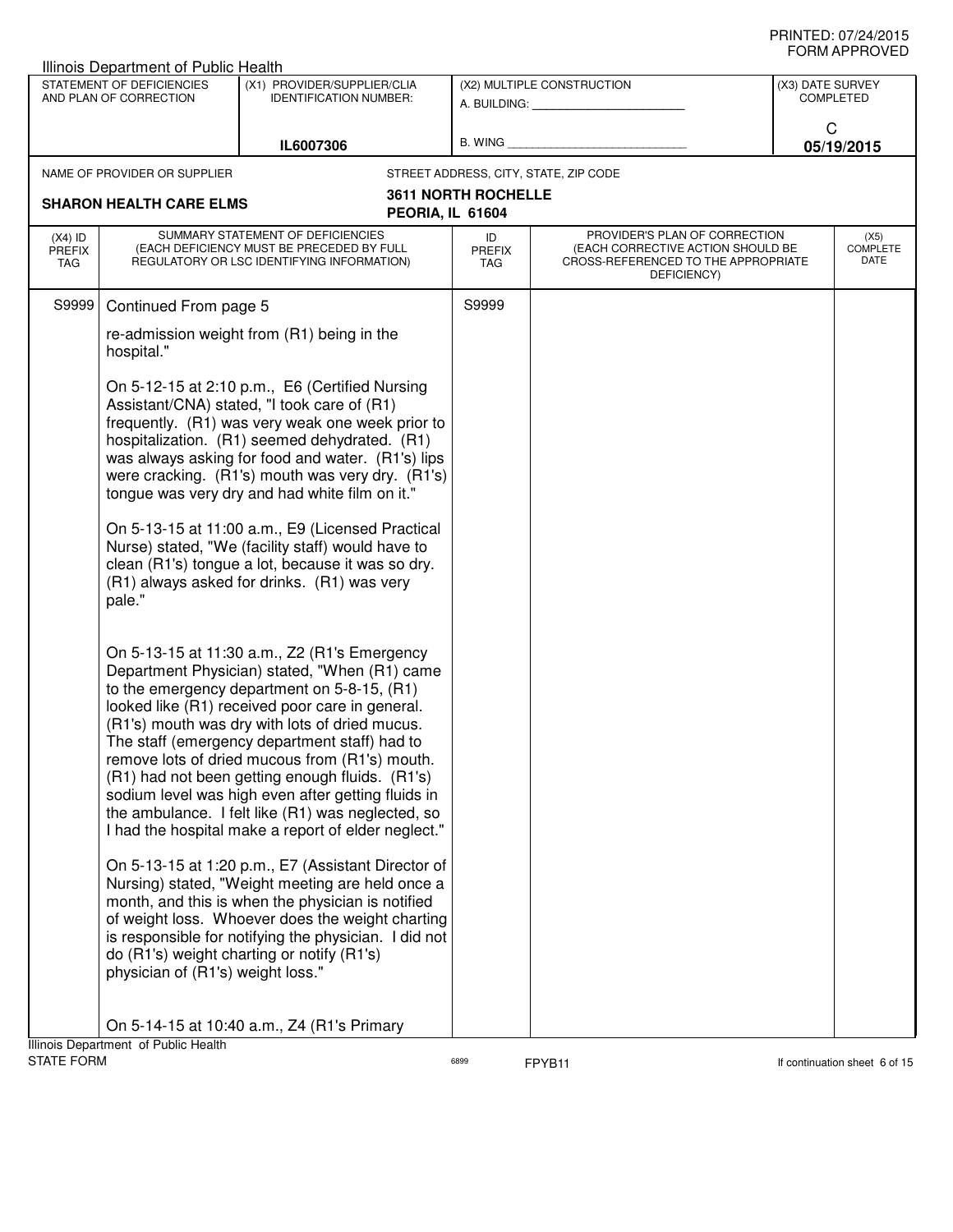|                                   | Illinois Department of Public Health                            |                                                                                                                                                                                                                                                                                                                                                                                                                                                                                                                                                                                                                                                                                                                                                                                                                                                                                                                                                                               |                            |                                                                                                                          |                                      |                                 |
|-----------------------------------|-----------------------------------------------------------------|-------------------------------------------------------------------------------------------------------------------------------------------------------------------------------------------------------------------------------------------------------------------------------------------------------------------------------------------------------------------------------------------------------------------------------------------------------------------------------------------------------------------------------------------------------------------------------------------------------------------------------------------------------------------------------------------------------------------------------------------------------------------------------------------------------------------------------------------------------------------------------------------------------------------------------------------------------------------------------|----------------------------|--------------------------------------------------------------------------------------------------------------------------|--------------------------------------|---------------------------------|
|                                   | STATEMENT OF DEFICIENCIES<br>AND PLAN OF CORRECTION             | (X1) PROVIDER/SUPPLIER/CLIA<br><b>IDENTIFICATION NUMBER:</b>                                                                                                                                                                                                                                                                                                                                                                                                                                                                                                                                                                                                                                                                                                                                                                                                                                                                                                                  | (X2) MULTIPLE CONSTRUCTION |                                                                                                                          | (X3) DATE SURVEY<br><b>COMPLETED</b> |                                 |
|                                   |                                                                 | IL6007306                                                                                                                                                                                                                                                                                                                                                                                                                                                                                                                                                                                                                                                                                                                                                                                                                                                                                                                                                                     |                            | B. WING <b>Example 20</b>                                                                                                | C                                    | 05/19/2015                      |
|                                   | NAME OF PROVIDER OR SUPPLIER                                    |                                                                                                                                                                                                                                                                                                                                                                                                                                                                                                                                                                                                                                                                                                                                                                                                                                                                                                                                                                               |                            | STREET ADDRESS, CITY, STATE, ZIP CODE                                                                                    |                                      |                                 |
|                                   | <b>SHARON HEALTH CARE ELMS</b>                                  | PEORIA, IL 61604                                                                                                                                                                                                                                                                                                                                                                                                                                                                                                                                                                                                                                                                                                                                                                                                                                                                                                                                                              | <b>3611 NORTH ROCHELLE</b> |                                                                                                                          |                                      |                                 |
| $(X4)$ ID<br><b>PREFIX</b><br>TAG |                                                                 | SUMMARY STATEMENT OF DEFICIENCIES<br>(EACH DEFICIENCY MUST BE PRECEDED BY FULL<br>REGULATORY OR LSC IDENTIFYING INFORMATION)                                                                                                                                                                                                                                                                                                                                                                                                                                                                                                                                                                                                                                                                                                                                                                                                                                                  | ID<br>PREFIX<br>TAG        | PROVIDER'S PLAN OF CORRECTION<br>(EACH CORRECTIVE ACTION SHOULD BE<br>CROSS-REFERENCED TO THE APPROPRIATE<br>DEFICIENCY) |                                      | (X5)<br><b>COMPLETE</b><br>DATE |
| S9999                             | Continued From page 6                                           |                                                                                                                                                                                                                                                                                                                                                                                                                                                                                                                                                                                                                                                                                                                                                                                                                                                                                                                                                                               | S9999                      |                                                                                                                          |                                      |                                 |
|                                   | rounds."<br>facility knowing of a weight loss."<br>weight loss. | Physician) stated, "I have not been notified of<br>(R1) having significant weight losses. I would<br>have expected to be notified. Had I been notified,<br>I would have increased (R1's) caloric intake and<br>fluids. (R1's) dehydration could have been<br>prevented. There is no reason a resident fed by<br>a g-tube (gastrostomy tube) should become<br>dehydrated or have a weight loss. Now that<br>weights are on the facility's computer, I no longer<br>see the residents' weight logs when I make<br>On 5-14-15 at 2:30 p.m., Z5 (Registered<br>Dietician) stated, "(R1) had a significant weight<br>loss from 4-23-15 to 4-30-15. The physician<br>should be notified within 24 to 48 hours of the<br>On 5-14-15 at 1:00 p.m., E1 (Administrator)<br>verified the facility should notify the physician<br>immediately when a resident has a significant<br>R1's Fall Plan of Care dated 2-19-15, documents<br>a fall intervention dated 3-18-15 that staff are to |                            |                                                                                                                          |                                      |                                 |
|                                   | supervised.                                                     | try to keep R1 in an area to be monitored and                                                                                                                                                                                                                                                                                                                                                                                                                                                                                                                                                                                                                                                                                                                                                                                                                                                                                                                                 |                            |                                                                                                                          |                                      |                                 |
|                                   |                                                                 | R1's Accident/Incident Report dated 3-30-15 at<br>8:33 p.m., documents R1 was observed on the<br>floor in R1's room, with bleeding and a left<br>eyebrow laceration measuring approximately two<br>cm (centimeters) long. This same report<br>documents that there were no witnesses to the<br>fall, and R1 was sent to the hospital emergency<br>department for evaluation where R1 was admitted<br>with a diagnosis of a subdural hematoma.                                                                                                                                                                                                                                                                                                                                                                                                                                                                                                                                 |                            |                                                                                                                          |                                      |                                 |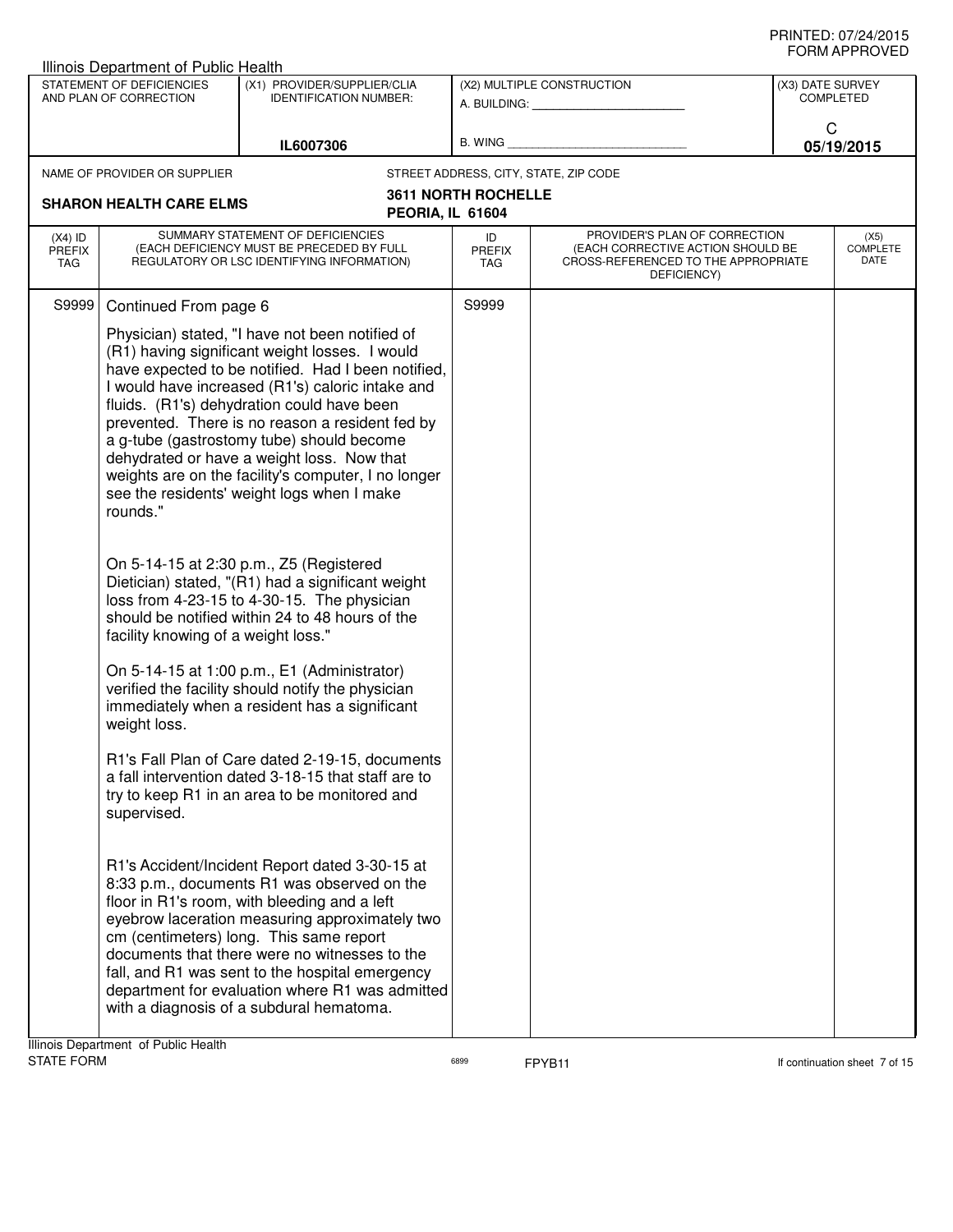| Illinois Department of Public Health               |                                                                             |                                                                                                                                                                                                                                                                                                                                                                                                                                                                                                                                                                                                                  |                                                         |                                                                                                                          |                                      |                                        |
|----------------------------------------------------|-----------------------------------------------------------------------------|------------------------------------------------------------------------------------------------------------------------------------------------------------------------------------------------------------------------------------------------------------------------------------------------------------------------------------------------------------------------------------------------------------------------------------------------------------------------------------------------------------------------------------------------------------------------------------------------------------------|---------------------------------------------------------|--------------------------------------------------------------------------------------------------------------------------|--------------------------------------|----------------------------------------|
|                                                    | STATEMENT OF DEFICIENCIES<br>AND PLAN OF CORRECTION                         | (X1) PROVIDER/SUPPLIER/CLIA<br><b>IDENTIFICATION NUMBER:</b>                                                                                                                                                                                                                                                                                                                                                                                                                                                                                                                                                     | (X2) MULTIPLE CONSTRUCTION<br>A. BUILDING: A. BUILDING: |                                                                                                                          | (X3) DATE SURVEY<br><b>COMPLETED</b> |                                        |
|                                                    |                                                                             | IL6007306                                                                                                                                                                                                                                                                                                                                                                                                                                                                                                                                                                                                        | <b>B. WING</b>                                          |                                                                                                                          | C                                    | 05/19/2015                             |
|                                                    | NAME OF PROVIDER OR SUPPLIER                                                |                                                                                                                                                                                                                                                                                                                                                                                                                                                                                                                                                                                                                  |                                                         | STREET ADDRESS, CITY, STATE, ZIP CODE                                                                                    |                                      |                                        |
| <b>SHARON HEALTH CARE ELMS</b><br>PEORIA, IL 61604 |                                                                             | <b>3611 NORTH ROCHELLE</b>                                                                                                                                                                                                                                                                                                                                                                                                                                                                                                                                                                                       |                                                         |                                                                                                                          |                                      |                                        |
| $(X4)$ ID<br><b>PREFIX</b><br>TAG                  |                                                                             | SUMMARY STATEMENT OF DEFICIENCIES<br>(EACH DEFICIENCY MUST BE PRECEDED BY FULL<br>REGULATORY OR LSC IDENTIFYING INFORMATION)                                                                                                                                                                                                                                                                                                                                                                                                                                                                                     | ID<br><b>PREFIX</b><br><b>TAG</b>                       | PROVIDER'S PLAN OF CORRECTION<br>(EACH CORRECTIVE ACTION SHOULD BE<br>CROSS-REFERENCED TO THE APPROPRIATE<br>DEFICIENCY) |                                      | (X5)<br><b>COMPLETE</b><br><b>DATE</b> |
| S9999                                              | Continued From page 7                                                       |                                                                                                                                                                                                                                                                                                                                                                                                                                                                                                                                                                                                                  | S9999                                                   |                                                                                                                          |                                      |                                        |
|                                                    | unsatisfactory performance.                                                 | R1's Final Report Investigation dated 3-31-15 and<br>signed by E2 (Director of Nursing), documents on<br>3-30-15 that E8 (Licensed Practical Nurse) had<br>given E10 (Certified Nursing Assistant/CNA)<br>instructions to place R1 at the nurses' station<br>where R1 could be directly observed by the<br>nursing staff due to R1's risk of falls. This same<br>report documents E10 then took R1 to R1's room<br>and placed R1 in a wheelchair with R1's feet<br>propped up on the bed, resulting in R1's fall. This<br>same report documents E10 was suspended<br>from work on 3-31-15 to 4-2-15 due to E10's |                                                         |                                                                                                                          |                                      |                                        |
|                                                    | moderate sized subdural hematoma.                                           | R1's Emergency Department Notes dated<br>3-30-15 and signed by Z3 (Hospital Emergency<br>Department Physician), documents R1 fell from a<br>seated position in R1's wheelchair, at the facility,<br>resulting in a left eyebrow laceration and a                                                                                                                                                                                                                                                                                                                                                                 |                                                         |                                                                                                                          |                                      |                                        |
|                                                    | $4 - 2 - 15$ .                                                              | E10's Employee Warning Notice dated 3-31-15<br>and signed by E2, documents the following: E10<br>stated E10 left R1 alone in R1's room with R1's<br>legs propped up on the bed. R1 fell and suffered<br>a serious injury. R1 is a high risk for falls and had<br>safety measures in place that were not followed.<br>E10 is suspended from work from 3-31-15 to                                                                                                                                                                                                                                                  |                                                         |                                                                                                                          |                                      |                                        |
|                                                    | On 5-13-15 at 2:20 p.m., E10 (CNA)<br>Illinois Department, of Public Health | stated,"They (the facility) suspended me for<br>taking (R1) to (R1's) room where (R1) sustained<br>a fall on 3-30-15. The nurse had told me to leave<br>(R1) at the nurses' station so the nurse could<br>watch (R1), but the nurse was not there, so I took                                                                                                                                                                                                                                                                                                                                                     |                                                         |                                                                                                                          |                                      |                                        |

Illinois Department of Public Health<br>STATE FORM

 $F$ <sup>6899</sup> **FPYB11** FFPYB11 **If continuation sheet 8 of 15**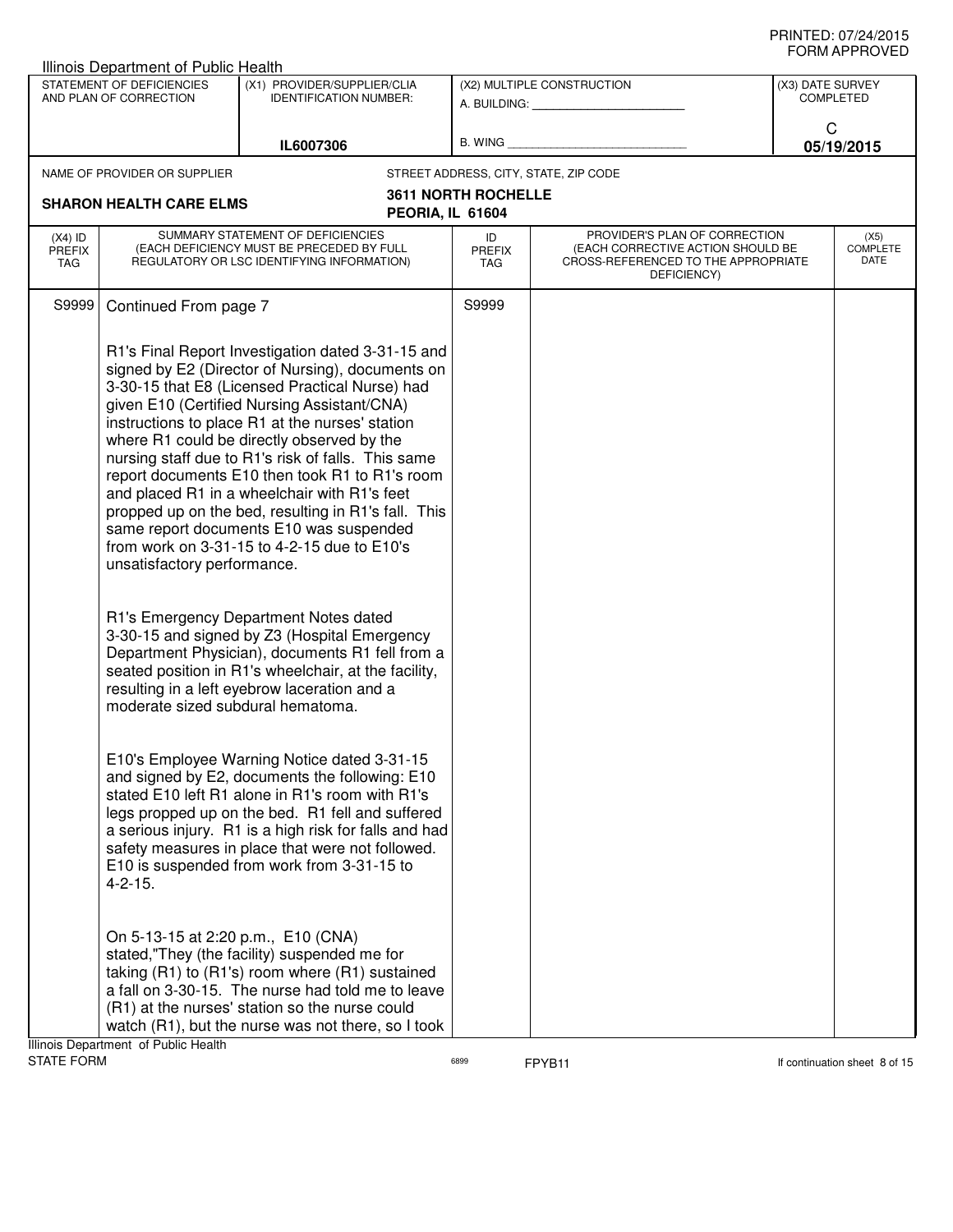|                                   | <b>Illinois Department of Public Health</b>                                                                                                  |                                                                                                                                                                                                                                                                                                                                                                                                                                                                                                                                                                                                                                                                                                                                                                                                                                                                                                                                                                                                                                                                                                                                                                                                                                                                                                                                                                                                                       |                            |                                                                                                                          |                  |                                 |
|-----------------------------------|----------------------------------------------------------------------------------------------------------------------------------------------|-----------------------------------------------------------------------------------------------------------------------------------------------------------------------------------------------------------------------------------------------------------------------------------------------------------------------------------------------------------------------------------------------------------------------------------------------------------------------------------------------------------------------------------------------------------------------------------------------------------------------------------------------------------------------------------------------------------------------------------------------------------------------------------------------------------------------------------------------------------------------------------------------------------------------------------------------------------------------------------------------------------------------------------------------------------------------------------------------------------------------------------------------------------------------------------------------------------------------------------------------------------------------------------------------------------------------------------------------------------------------------------------------------------------------|----------------------------|--------------------------------------------------------------------------------------------------------------------------|------------------|---------------------------------|
|                                   | STATEMENT OF DEFICIENCIES<br>AND PLAN OF CORRECTION                                                                                          | (X1) PROVIDER/SUPPLIER/CLIA<br><b>IDENTIFICATION NUMBER:</b>                                                                                                                                                                                                                                                                                                                                                                                                                                                                                                                                                                                                                                                                                                                                                                                                                                                                                                                                                                                                                                                                                                                                                                                                                                                                                                                                                          |                            | (X2) MULTIPLE CONSTRUCTION<br>A. BUILDING: A. BUILDING:                                                                  | (X3) DATE SURVEY | <b>COMPLETED</b>                |
|                                   |                                                                                                                                              | IL6007306                                                                                                                                                                                                                                                                                                                                                                                                                                                                                                                                                                                                                                                                                                                                                                                                                                                                                                                                                                                                                                                                                                                                                                                                                                                                                                                                                                                                             | B. WING                    |                                                                                                                          | C                | 05/19/2015                      |
|                                   | NAME OF PROVIDER OR SUPPLIER                                                                                                                 |                                                                                                                                                                                                                                                                                                                                                                                                                                                                                                                                                                                                                                                                                                                                                                                                                                                                                                                                                                                                                                                                                                                                                                                                                                                                                                                                                                                                                       |                            | STREET ADDRESS, CITY, STATE, ZIP CODE                                                                                    |                  |                                 |
|                                   | <b>SHARON HEALTH CARE ELMS</b>                                                                                                               | PEORIA, IL 61604                                                                                                                                                                                                                                                                                                                                                                                                                                                                                                                                                                                                                                                                                                                                                                                                                                                                                                                                                                                                                                                                                                                                                                                                                                                                                                                                                                                                      | <b>3611 NORTH ROCHELLE</b> |                                                                                                                          |                  |                                 |
| $(X4)$ ID<br><b>PREFIX</b><br>TAG |                                                                                                                                              | SUMMARY STATEMENT OF DEFICIENCIES<br>(EACH DEFICIENCY MUST BE PRECEDED BY FULL<br>REGULATORY OR LSC IDENTIFYING INFORMATION)                                                                                                                                                                                                                                                                                                                                                                                                                                                                                                                                                                                                                                                                                                                                                                                                                                                                                                                                                                                                                                                                                                                                                                                                                                                                                          | ID<br><b>PREFIX</b><br>TAG | PROVIDER'S PLAN OF CORRECTION<br>(EACH CORRECTIVE ACTION SHOULD BE<br>CROSS-REFERENCED TO THE APPROPRIATE<br>DEFICIENCY) |                  | (X5)<br><b>COMPLETE</b><br>DATE |
| S9999                             | Continued From page 8                                                                                                                        |                                                                                                                                                                                                                                                                                                                                                                                                                                                                                                                                                                                                                                                                                                                                                                                                                                                                                                                                                                                                                                                                                                                                                                                                                                                                                                                                                                                                                       | S9999                      |                                                                                                                          |                  |                                 |
|                                   | (R1's) room."                                                                                                                                | (R1) to (R1's) room. I propped (R1's) feet up on<br>the bed. (R1) was antsy, fidgety, and wanted to<br>get up prior to the fall. I was unable to calm (R1).<br>I went up the hall from (R1), when (R1) fell in                                                                                                                                                                                                                                                                                                                                                                                                                                                                                                                                                                                                                                                                                                                                                                                                                                                                                                                                                                                                                                                                                                                                                                                                        |                            |                                                                                                                          |                  |                                 |
|                                   | was suspended for an unsatisfactory<br>to $(R1's)$ fall."<br>am big about safety of the residents."<br>Illinois Department, of Public Health | On 5-12-15 at 11:10 a.m., E2 (Director of<br>Nursing) stated, "When (R1) fell on 3-18-15, the<br>interventions were to keep (R1) some place<br>where (R1) could be supervised and remind (R1)<br>not to get up. (R1) should be somewhere we (the<br>facility) can supervise (R1), anytime (R1) is up in<br>the wheelchair. When (R1) fell on 3-30-15, (R1)<br>was taken to (R1's) room. That is not what<br>(E10/CNA) was suppose to do. (E10) had been<br>given strict instructions per (E8/Licensed Practical<br>Nurse) to put (R1) at the nurses' station, but<br>(E10) took (R1) to (R1's) room unsupervised, and<br>propped (R1's) feet up on the bed. That is not<br>what (E10) was suppose to do. This resulted in<br>(R1) falling in (R1's) room and sustaining a<br>serious injury of a subdural hematoma. (E10)<br>performance. (E10) did not follow the direction of<br>the nurse. $(E10)$ knew $(R1)$ was suppose to be<br>placed at the nurses' desk, and was just told prior<br>On 5-14-15 at 10:40 a.m., Z4 (R1's Primary Care<br>Physician) verified that the facility should not have<br>left R1 in R1's room unsupervised. Z4 stated, "I<br>On 5-12-15 at 2:10 p.m., E6 (Certified Nursing<br>Assistant/CNA) stated, "I took care of (R1)<br>frequently. (R1) was very weak one week prior to<br>hospitalization. (R1) seemed dehydrated. (R1)<br>was always asking for food and water. (R1's) lips |                            |                                                                                                                          |                  |                                 |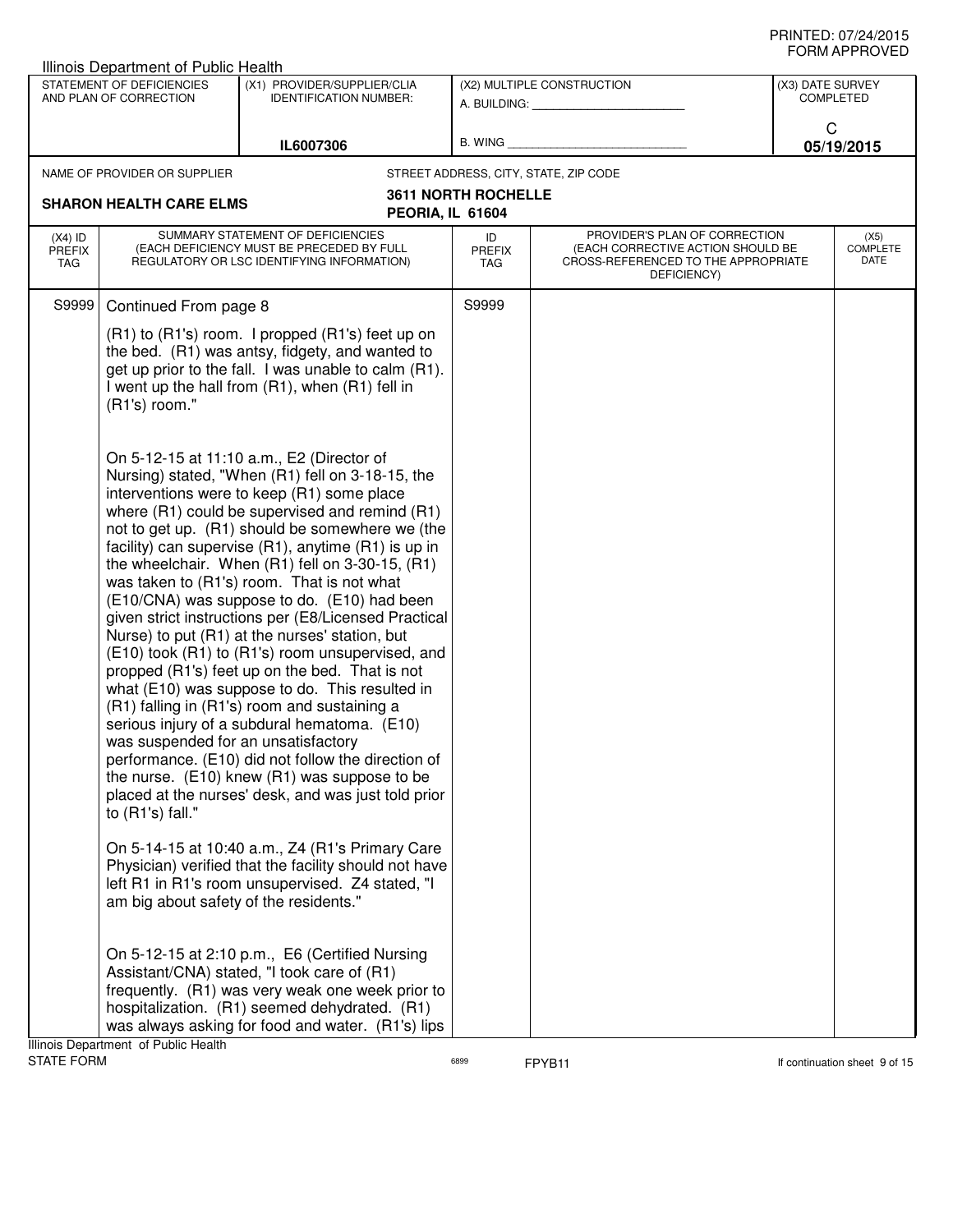|                                   | Illinois Department of Public Health                |                                                                                                                                                                                                                                                                                                                                                                                                                                                                                                                                                                           |                            |                                                                                                                          |                  |                                 |
|-----------------------------------|-----------------------------------------------------|---------------------------------------------------------------------------------------------------------------------------------------------------------------------------------------------------------------------------------------------------------------------------------------------------------------------------------------------------------------------------------------------------------------------------------------------------------------------------------------------------------------------------------------------------------------------------|----------------------------|--------------------------------------------------------------------------------------------------------------------------|------------------|---------------------------------|
|                                   | STATEMENT OF DEFICIENCIES<br>AND PLAN OF CORRECTION | (X1) PROVIDER/SUPPLIER/CLIA<br><b>IDENTIFICATION NUMBER:</b>                                                                                                                                                                                                                                                                                                                                                                                                                                                                                                              |                            | (X2) MULTIPLE CONSTRUCTION<br>A. BUILDING: A. BUILDING:                                                                  | (X3) DATE SURVEY | <b>COMPLETED</b>                |
|                                   |                                                     | IL6007306                                                                                                                                                                                                                                                                                                                                                                                                                                                                                                                                                                 | B. WING                    |                                                                                                                          | C                | 05/19/2015                      |
|                                   | NAME OF PROVIDER OR SUPPLIER                        |                                                                                                                                                                                                                                                                                                                                                                                                                                                                                                                                                                           |                            | STREET ADDRESS, CITY, STATE, ZIP CODE                                                                                    |                  |                                 |
|                                   | <b>SHARON HEALTH CARE ELMS</b>                      |                                                                                                                                                                                                                                                                                                                                                                                                                                                                                                                                                                           | <b>3611 NORTH ROCHELLE</b> |                                                                                                                          |                  |                                 |
|                                   |                                                     | PEORIA, IL 61604                                                                                                                                                                                                                                                                                                                                                                                                                                                                                                                                                          |                            |                                                                                                                          |                  |                                 |
| $(X4)$ ID<br><b>PREFIX</b><br>TAG |                                                     | SUMMARY STATEMENT OF DEFICIENCIES<br>(EACH DEFICIENCY MUST BE PRECEDED BY FULL<br>REGULATORY OR LSC IDENTIFYING INFORMATION)                                                                                                                                                                                                                                                                                                                                                                                                                                              | ID<br><b>PREFIX</b><br>TAG | PROVIDER'S PLAN OF CORRECTION<br>(EACH CORRECTIVE ACTION SHOULD BE<br>CROSS-REFERENCED TO THE APPROPRIATE<br>DEFICIENCY) |                  | (X5)<br><b>COMPLETE</b><br>DATE |
| S9999                             | Continued From page 9                               |                                                                                                                                                                                                                                                                                                                                                                                                                                                                                                                                                                           | S9999                      |                                                                                                                          |                  |                                 |
|                                   |                                                     | were cracking. (R1's) mouth was very dry. (R1's)<br>tongue was very dry and had white film on it."                                                                                                                                                                                                                                                                                                                                                                                                                                                                        |                            |                                                                                                                          |                  |                                 |
|                                   | pale."                                              | On 5-13-15 at 11:00 a.m., E9 (Licensed Practical<br>Nurse) stated, "We (facility staff) would have to<br>clean (R1's) tongue a lot, because it was so dry.<br>(R1) always asked for drinks. (R1) was very                                                                                                                                                                                                                                                                                                                                                                 |                            |                                                                                                                          |                  |                                 |
|                                   |                                                     | On 5-13-15 at 11:30 a.m., Z2 (R1's Emergency<br>Department Physician) stated, "When (R1) came<br>to the emergency department on 5-8-15, (R1)<br>looked like (R1) received poor care in general.<br>(R1's) mouth was dry with lots of dried mucus.<br>The staff (emergency department staff) had to<br>remove lots of dried mucous from (R1's) mouth.<br>(R1) had not been getting enough fluids. (R1's)<br>sodium level was high even after getting fluids in<br>the ambulance. I felt like (R1) was neglected, so<br>I had the hospital make a report of elder neglect." |                            |                                                                                                                          |                  |                                 |
|                                   | logs when I make rounds."                           | On 5-14-15 at 10:40 a.m., Z4 (R1's Primary<br>Physician) stated, "I have not been notified of<br>(R1) having significant weight losses. I would<br>have expected to be notified. Had I been notified,<br>I would have increased (R1's) caloric intake and<br>fluids. (R1's) dehydration could have been<br>prevented. There is no reason a resident fed by<br>a g-tube (gastrostomy tube) should become<br>dehydrated or have a weight loss. That is<br>neglectful. Now that weights are on the facility's<br>computer, I no longer see the residents' weight             |                            |                                                                                                                          |                  |                                 |
|                                   |                                                     | (B)                                                                                                                                                                                                                                                                                                                                                                                                                                                                                                                                                                       |                            |                                                                                                                          |                  |                                 |
|                                   | 300.610a)<br>300.1210b)                             |                                                                                                                                                                                                                                                                                                                                                                                                                                                                                                                                                                           |                            |                                                                                                                          |                  |                                 |
| <b>STATE FORM</b>                 | Illinois Department of Public Health                |                                                                                                                                                                                                                                                                                                                                                                                                                                                                                                                                                                           | 6899                       | FPYB11                                                                                                                   |                  | If continuation sheet 10 of 15  |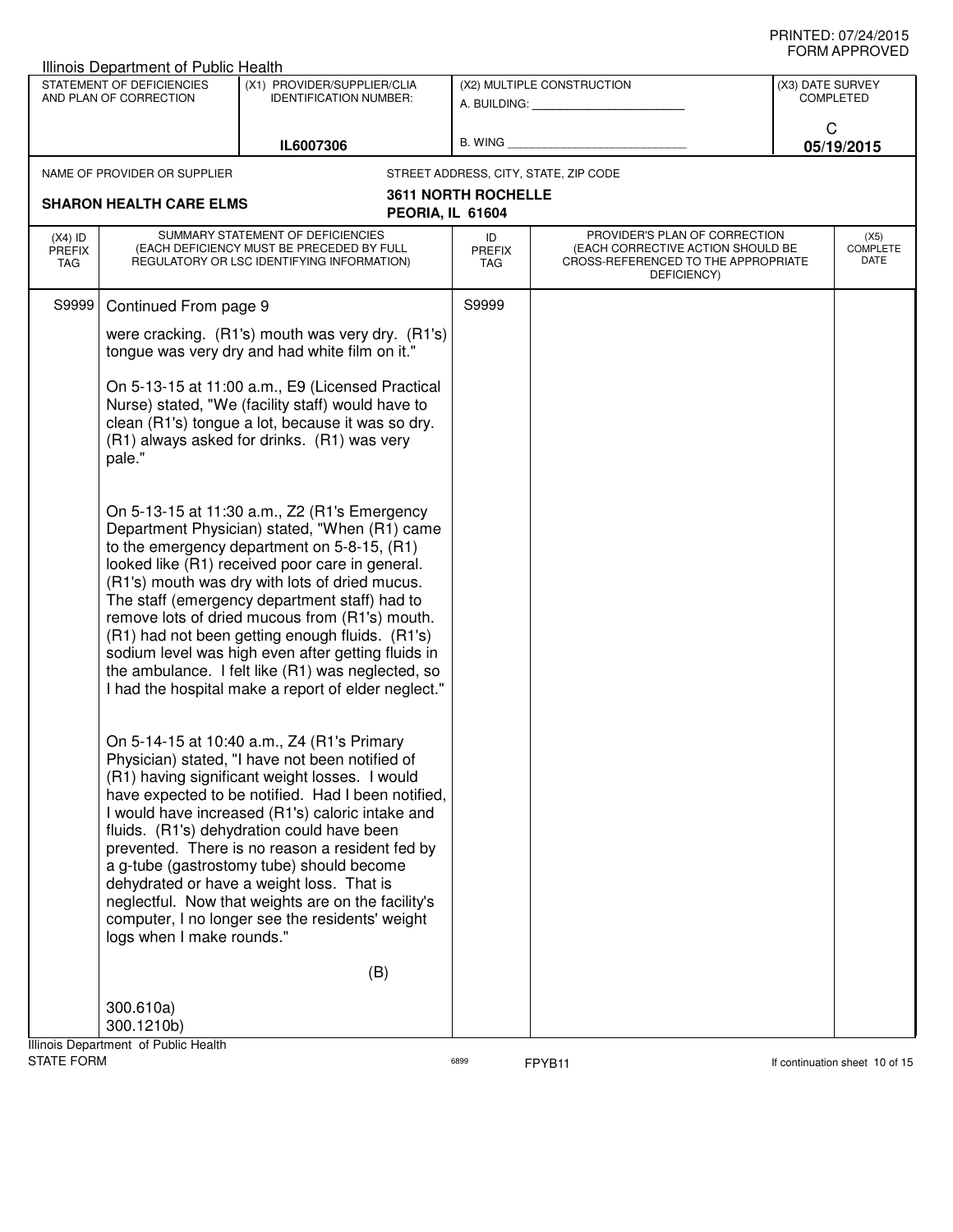| Illinois Department of Public Health                                      |                                                                                                                                                                                                                                                                                                                                                                                                                                                                                                                                                                                         |                            |                                                                                                                          |                  |                                 |
|---------------------------------------------------------------------------|-----------------------------------------------------------------------------------------------------------------------------------------------------------------------------------------------------------------------------------------------------------------------------------------------------------------------------------------------------------------------------------------------------------------------------------------------------------------------------------------------------------------------------------------------------------------------------------------|----------------------------|--------------------------------------------------------------------------------------------------------------------------|------------------|---------------------------------|
| STATEMENT OF DEFICIENCIES<br>AND PLAN OF CORRECTION                       | (X1) PROVIDER/SUPPLIER/CLIA<br><b>IDENTIFICATION NUMBER:</b>                                                                                                                                                                                                                                                                                                                                                                                                                                                                                                                            |                            | (X2) MULTIPLE CONSTRUCTION<br>A. BUILDING: A. BUILDING:                                                                  | (X3) DATE SURVEY | <b>COMPLETED</b>                |
|                                                                           | IL6007306                                                                                                                                                                                                                                                                                                                                                                                                                                                                                                                                                                               | B. WING                    |                                                                                                                          |                  | C<br>05/19/2015                 |
| NAME OF PROVIDER OR SUPPLIER                                              |                                                                                                                                                                                                                                                                                                                                                                                                                                                                                                                                                                                         |                            | STREET ADDRESS, CITY, STATE, ZIP CODE                                                                                    |                  |                                 |
| <b>SHARON HEALTH CARE ELMS</b><br>PEORIA, IL 61604                        |                                                                                                                                                                                                                                                                                                                                                                                                                                                                                                                                                                                         | <b>3611 NORTH ROCHELLE</b> |                                                                                                                          |                  |                                 |
| $(X4)$ ID<br><b>PREFIX</b><br>TAG                                         | SUMMARY STATEMENT OF DEFICIENCIES<br>(EACH DEFICIENCY MUST BE PRECEDED BY FULL<br>REGULATORY OR LSC IDENTIFYING INFORMATION)                                                                                                                                                                                                                                                                                                                                                                                                                                                            | ID<br><b>PREFIX</b><br>TAG | PROVIDER'S PLAN OF CORRECTION<br>(EACH CORRECTIVE ACTION SHOULD BE<br>CROSS-REFERENCED TO THE APPROPRIATE<br>DEFICIENCY) |                  | (X5)<br><b>COMPLETE</b><br>DATE |
| S9999<br>Continued From page 10                                           |                                                                                                                                                                                                                                                                                                                                                                                                                                                                                                                                                                                         | S9999                      |                                                                                                                          |                  |                                 |
| 300.3240a)<br>300.3240b)                                                  |                                                                                                                                                                                                                                                                                                                                                                                                                                                                                                                                                                                         |                            |                                                                                                                          |                  |                                 |
|                                                                           | Section 300.610 Resident Care Policies                                                                                                                                                                                                                                                                                                                                                                                                                                                                                                                                                  |                            |                                                                                                                          |                  |                                 |
| Committee consisting of at least the<br>and dated minutes of the meeting. | a) The facility shall have written policies and<br>procedures governing all services provided by the<br>facility. The written policies and procedures shall<br>be formulated by a Resident Care Policy<br>administrator, the advisory physician or the<br>medical advisory committee, and representatives<br>of nursing and other services in the facility. The<br>policies shall comply with the Act and this Part.<br>The written policies shall be followed in operating<br>the facility and shall be reviewed at least annually<br>by this committee, documented by written, signed |                            |                                                                                                                          |                  |                                 |
| Nursing and Personal Care                                                 | Section 300.1210 General Requirements for                                                                                                                                                                                                                                                                                                                                                                                                                                                                                                                                               |                            |                                                                                                                          |                  |                                 |
| care needs of the resident.                                               | b) The facility shall provide the necessary care<br>and services to attain or maintain the highest<br>practicable physical, mental, and psychological<br>well-being of the resident, in accordance with<br>each resident's comprehensive resident care<br>plan. Adequate and properly supervised nursing<br>care and personal care shall be provided to each<br>resident to meet the total nursing and personal<br>Section 300.3240 Abuse and Neglect                                                                                                                                   |                            |                                                                                                                          |                  |                                 |
|                                                                           | a) An owner, licensee, administrator, employee or<br>agent of a facility shall not abuse or neglect a                                                                                                                                                                                                                                                                                                                                                                                                                                                                                   |                            |                                                                                                                          |                  |                                 |
| resident. (Section 2-107 of the Act)                                      |                                                                                                                                                                                                                                                                                                                                                                                                                                                                                                                                                                                         |                            |                                                                                                                          |                  |                                 |
| Illinois Department of Public Health                                      | b) A facility employee or agent who becomes                                                                                                                                                                                                                                                                                                                                                                                                                                                                                                                                             |                            |                                                                                                                          |                  |                                 |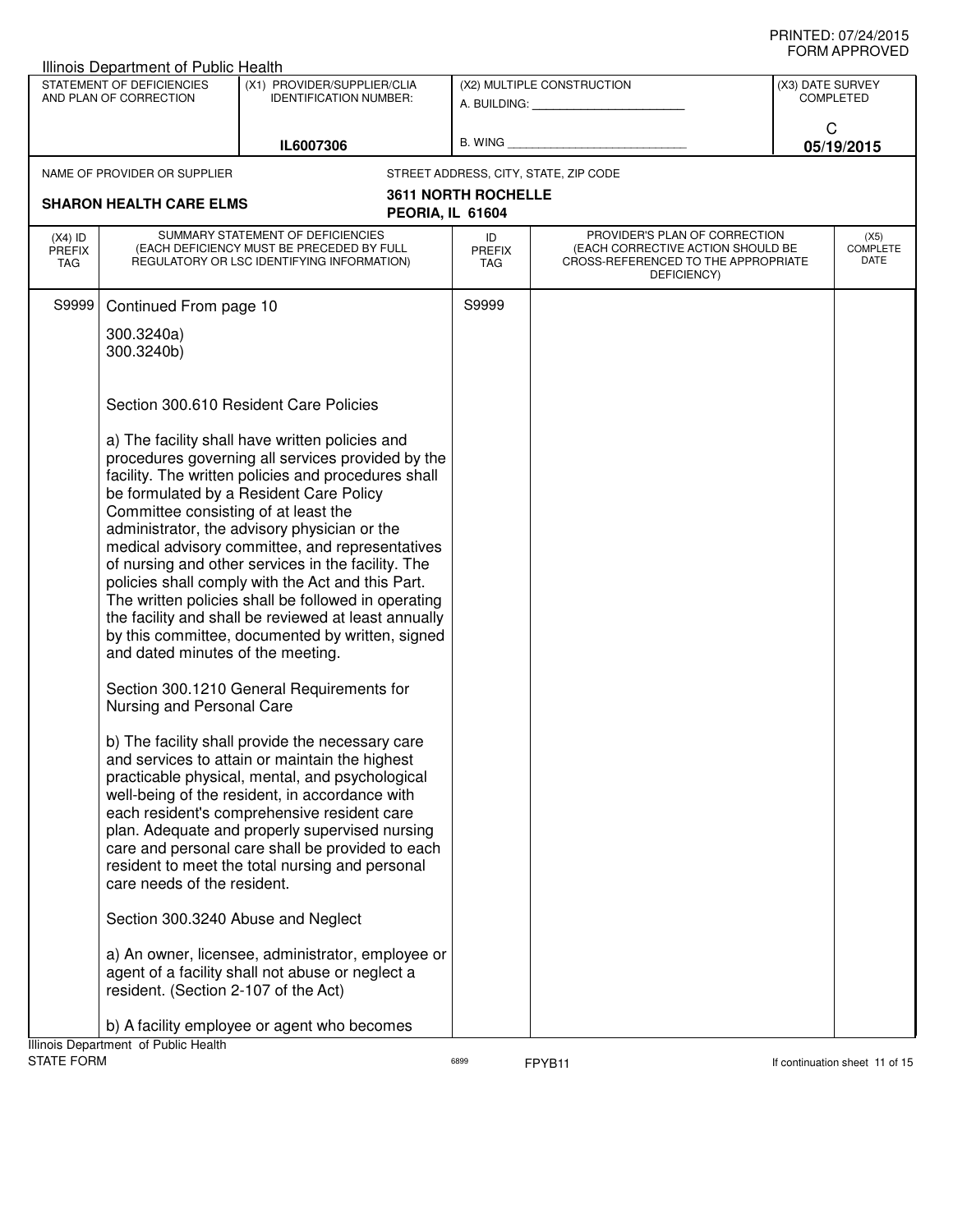|                            | <b>Illinois Department of Public Health</b>               |                                                                                                                                                                                                                                                                                                                                                                                                                                                                                                                                                       |                            |                                                                                                                          |                  |                                 |
|----------------------------|-----------------------------------------------------------|-------------------------------------------------------------------------------------------------------------------------------------------------------------------------------------------------------------------------------------------------------------------------------------------------------------------------------------------------------------------------------------------------------------------------------------------------------------------------------------------------------------------------------------------------------|----------------------------|--------------------------------------------------------------------------------------------------------------------------|------------------|---------------------------------|
|                            | STATEMENT OF DEFICIENCIES<br>AND PLAN OF CORRECTION       | (X1) PROVIDER/SUPPLIER/CLIA<br><b>IDENTIFICATION NUMBER:</b>                                                                                                                                                                                                                                                                                                                                                                                                                                                                                          |                            | (X2) MULTIPLE CONSTRUCTION<br>A. BUILDING: A. BUILDING:                                                                  | (X3) DATE SURVEY | <b>COMPLETED</b>                |
|                            |                                                           | IL6007306                                                                                                                                                                                                                                                                                                                                                                                                                                                                                                                                             | B. WING                    |                                                                                                                          | C                | 05/19/2015                      |
|                            | NAME OF PROVIDER OR SUPPLIER                              |                                                                                                                                                                                                                                                                                                                                                                                                                                                                                                                                                       |                            | STREET ADDRESS, CITY, STATE, ZIP CODE                                                                                    |                  |                                 |
|                            | <b>SHARON HEALTH CARE ELMS</b>                            | PEORIA, IL 61604                                                                                                                                                                                                                                                                                                                                                                                                                                                                                                                                      | <b>3611 NORTH ROCHELLE</b> |                                                                                                                          |                  |                                 |
| $(X4)$ ID<br>PREFIX<br>TAG |                                                           | SUMMARY STATEMENT OF DEFICIENCIES<br>(EACH DEFICIENCY MUST BE PRECEDED BY FULL<br>REGULATORY OR LSC IDENTIFYING INFORMATION)                                                                                                                                                                                                                                                                                                                                                                                                                          | ID<br><b>PREFIX</b><br>TAG | PROVIDER'S PLAN OF CORRECTION<br>(EACH CORRECTIVE ACTION SHOULD BE<br>CROSS-REFERENCED TO THE APPROPRIATE<br>DEFICIENCY) |                  | (X5)<br><b>COMPLETE</b><br>DATE |
| S9999                      | Continued From page 11                                    |                                                                                                                                                                                                                                                                                                                                                                                                                                                                                                                                                       | S9999                      |                                                                                                                          |                  |                                 |
|                            |                                                           | aware of abuse or neglect of a resident shall<br>immediately report the matter to the facility<br>administrator. (Section 3-610 of the Act)                                                                                                                                                                                                                                                                                                                                                                                                           |                            |                                                                                                                          |                  |                                 |
|                            | THESE REGULATIONS WERE NOT MET AS<br><b>EVIDENCED BY:</b> |                                                                                                                                                                                                                                                                                                                                                                                                                                                                                                                                                       |                            |                                                                                                                          |                  |                                 |
|                            | sample of three.                                          | Based on observation, interview, and record<br>review, the facility failed to notify the Administrator<br>and investigate bruises of unknown origin, for one<br>of three residents (R1) reviewed for abuse in the                                                                                                                                                                                                                                                                                                                                     |                            |                                                                                                                          |                  |                                 |
|                            | Findings include:                                         |                                                                                                                                                                                                                                                                                                                                                                                                                                                                                                                                                       |                            |                                                                                                                          |                  |                                 |
|                            | bilateral lower extremities.                              | On 5-13-15 at 9:00 a.m., R1 was lying in a<br>hospital bed. R1 had multiple bruises, measured<br>by Z1 (Hospital Registered Nurse), in the<br>following locations: Light purple bruising<br>measuring approximately 4 cm (centimeters) by 2<br>cm under the right eye. Three purple/red bruises<br>measuring 2 cm round to the right upper arm.<br>Two purple/red bruises with one measuring 6.5<br>inches by 1 inch and one measuring 1 cm round<br>to the left outer arm. Scattered purple/red bruises<br>measuring approximately 1 cm round to the |                            |                                                                                                                          |                  |                                 |
|                            |                                                           | On 5-13-15 at 9:00 a.m., R1 stated, "They (the<br>facility staff) were rough with me there. I do not<br>want to go back there (the facility)." R1 was<br>unable to name the staff that was rough.                                                                                                                                                                                                                                                                                                                                                     |                            |                                                                                                                          |                  |                                 |
|                            | Illinois Department of Public Health                      | On 5-13-15 at 9:15 a.m., Z1 (Hospital Registered<br>Nurse) stated, "I have worked with (R1) since the<br>first night (5-8-15). When (R1) first came to the<br>hospital, (R1) was non-verbal, tearful, and                                                                                                                                                                                                                                                                                                                                             |                            |                                                                                                                          |                  |                                 |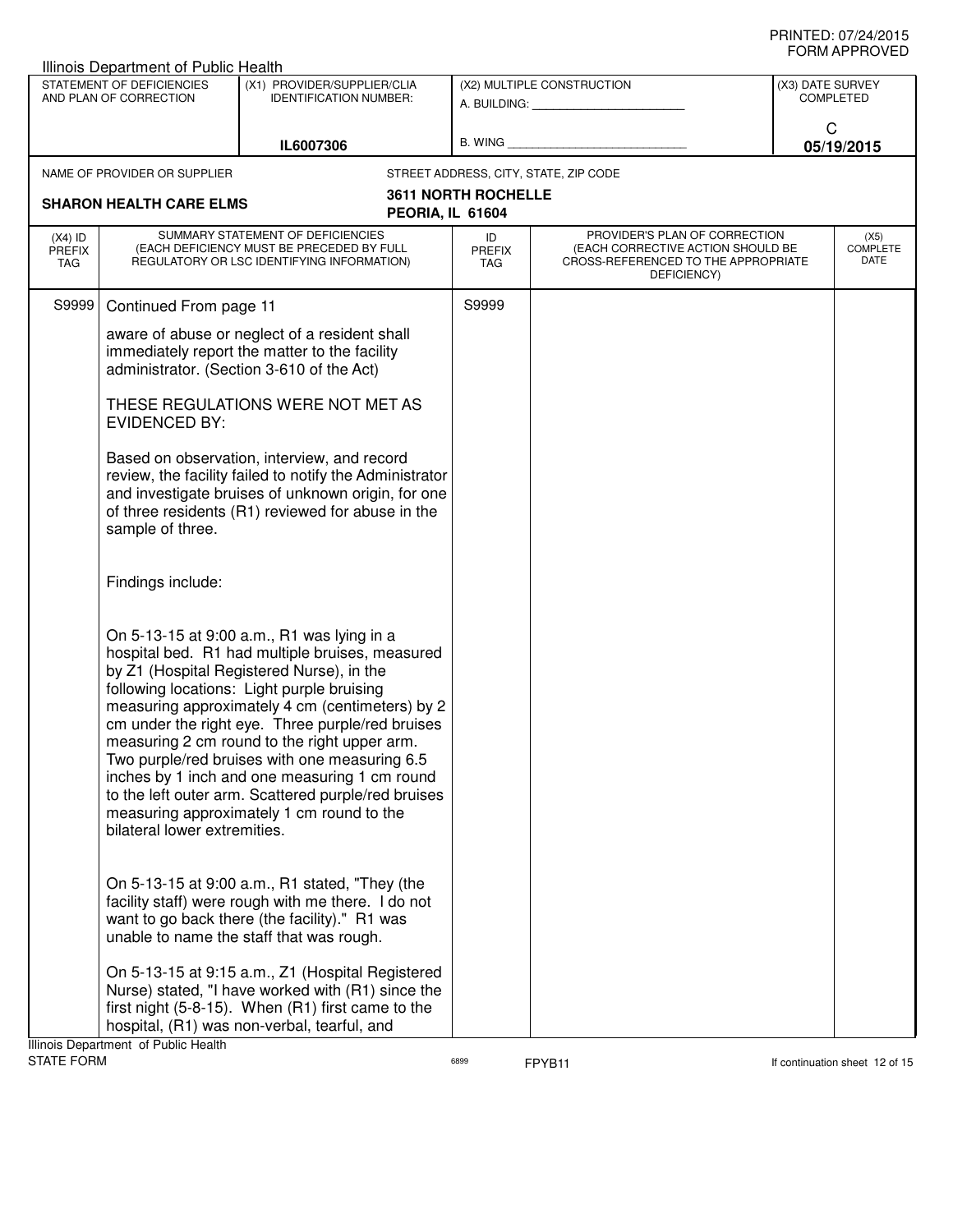|                                                     | Illinois Department of Public Health                                                                                                                                         |                                                                                                                                                                                                                                                                                                                                                                                                                                                                       |                                   |                                                                                                                          |                                      |  |
|-----------------------------------------------------|------------------------------------------------------------------------------------------------------------------------------------------------------------------------------|-----------------------------------------------------------------------------------------------------------------------------------------------------------------------------------------------------------------------------------------------------------------------------------------------------------------------------------------------------------------------------------------------------------------------------------------------------------------------|-----------------------------------|--------------------------------------------------------------------------------------------------------------------------|--------------------------------------|--|
| STATEMENT OF DEFICIENCIES<br>AND PLAN OF CORRECTION |                                                                                                                                                                              | (X1) PROVIDER/SUPPLIER/CLIA<br><b>IDENTIFICATION NUMBER:</b>                                                                                                                                                                                                                                                                                                                                                                                                          | (X2) MULTIPLE CONSTRUCTION        |                                                                                                                          | (X3) DATE SURVEY<br><b>COMPLETED</b> |  |
| IL6007306                                           |                                                                                                                                                                              | <b>B. WING</b>                                                                                                                                                                                                                                                                                                                                                                                                                                                        |                                   | C<br>05/19/2015                                                                                                          |                                      |  |
|                                                     | NAME OF PROVIDER OR SUPPLIER                                                                                                                                                 |                                                                                                                                                                                                                                                                                                                                                                                                                                                                       |                                   | STREET ADDRESS, CITY, STATE, ZIP CODE                                                                                    |                                      |  |
|                                                     | <b>SHARON HEALTH CARE ELMS</b>                                                                                                                                               | PEORIA, IL 61604                                                                                                                                                                                                                                                                                                                                                                                                                                                      | <b>3611 NORTH ROCHELLE</b>        |                                                                                                                          |                                      |  |
| $(X4)$ ID<br><b>PREFIX</b><br>TAG                   | SUMMARY STATEMENT OF DEFICIENCIES<br>(EACH DEFICIENCY MUST BE PRECEDED BY FULL<br>REGULATORY OR LSC IDENTIFYING INFORMATION)                                                 |                                                                                                                                                                                                                                                                                                                                                                                                                                                                       | ID<br><b>PREFIX</b><br><b>TAG</b> | PROVIDER'S PLAN OF CORRECTION<br>(EACH CORRECTIVE ACTION SHOULD BE<br>CROSS-REFERENCED TO THE APPROPRIATE<br>DEFICIENCY) | (X5)<br><b>COMPLETE</b><br>DATE      |  |
| S9999                                               | Continued From page 12                                                                                                                                                       |                                                                                                                                                                                                                                                                                                                                                                                                                                                                       | S9999                             |                                                                                                                          |                                      |  |
|                                                     | flinched when we (hospital staff) would go near<br>(R1). (R1) had multiple bruises on admission.<br>Since being at the hospital, (R1) had become<br>better with caregivers." |                                                                                                                                                                                                                                                                                                                                                                                                                                                                       |                                   |                                                                                                                          |                                      |  |
|                                                     | cause of the bruising was from."                                                                                                                                             | On 5-13-15 at 11:30 a.m., Z2 (R1's Emergency<br>Department Physician) stated, "(R1) came to the<br>emergency room on 5-8-15 with bruising on the<br>arms, legs, and shins. I am not sure what the                                                                                                                                                                                                                                                                     |                                   |                                                                                                                          |                                      |  |
|                                                     | thought (E8) would do that."                                                                                                                                                 | On 5-12-15 at 2:10 p.m., E6 (Certified Nursing<br>Assistant) stated, "I took care of (R1) frequently.<br>(R1) had bruises everywhere. (R1) had purple<br>bruises on the chest area, arms, and legs. I<br>reported the bruises to (E8/Licensed Practical<br>Nurse). I am unsure how (R1) got the bruises.<br>(R1) always had new bruises. I did not report any<br>of the bruises to the Administrator, because I                                                       |                                   |                                                                                                                          |                                      |  |
|                                                     | having bruising to the chest or legs."                                                                                                                                       | On 5-12-15 at 2:35 p.m., E8 (Licensed Practical<br>Nurse) stated, "I was never informed of (R1)                                                                                                                                                                                                                                                                                                                                                                       |                                   |                                                                                                                          |                                      |  |
|                                                     | of (R1's) bruises, but did not."                                                                                                                                             | On 5-13-15 at 11:00 a.m., E9 (Licensed Practical<br>Nurse) stated, "The bruise to (R1's) right eye was<br>not real big. I am not sure what it was caused<br>from. I did not notify the administrator or director<br>of nursing of (R1) having a bruised eye. I just<br>assumed (E2/Director of Nursing) knew about the<br>bruised eye. (R1) always had bruising<br>somewhere. I probably should have documented<br>the bruises in the nurse's notes and notified (E2) |                                   |                                                                                                                          |                                      |  |
|                                                     | Illinois Department of Public Health                                                                                                                                         | On 5-13-15 at 2:20 p.m., E10 (Certified Nursing<br>Assistant) stated, "I worked with (R1) on 5-7-15                                                                                                                                                                                                                                                                                                                                                                   |                                   |                                                                                                                          |                                      |  |

STATE FORM **EXAMPLE 13** of 15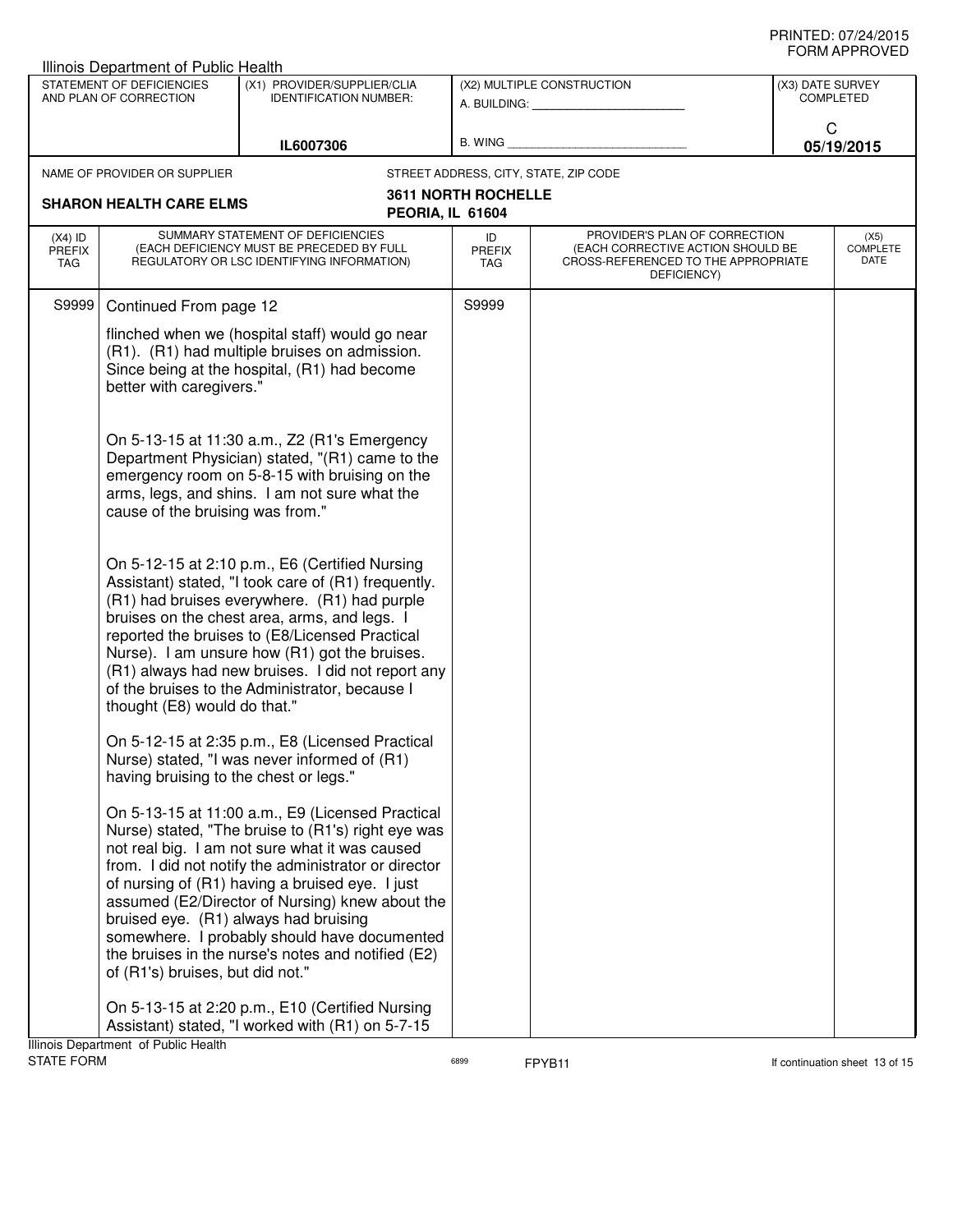| Illinois Department of Public Health                      |                                                                                                                                                                                                                                                                                                                                                                                                                                                                                                                                                                                                                                                                                                                                                                                                                                                                                                                                                                                                                                                                                                                                                                                                                                                                   |                                                         |                                                                                                                          |                                      |                                 |
|-----------------------------------------------------------|-------------------------------------------------------------------------------------------------------------------------------------------------------------------------------------------------------------------------------------------------------------------------------------------------------------------------------------------------------------------------------------------------------------------------------------------------------------------------------------------------------------------------------------------------------------------------------------------------------------------------------------------------------------------------------------------------------------------------------------------------------------------------------------------------------------------------------------------------------------------------------------------------------------------------------------------------------------------------------------------------------------------------------------------------------------------------------------------------------------------------------------------------------------------------------------------------------------------------------------------------------------------|---------------------------------------------------------|--------------------------------------------------------------------------------------------------------------------------|--------------------------------------|---------------------------------|
| STATEMENT OF DEFICIENCIES<br>AND PLAN OF CORRECTION       | (X1) PROVIDER/SUPPLIER/CLIA<br><b>IDENTIFICATION NUMBER:</b>                                                                                                                                                                                                                                                                                                                                                                                                                                                                                                                                                                                                                                                                                                                                                                                                                                                                                                                                                                                                                                                                                                                                                                                                      | (X2) MULTIPLE CONSTRUCTION<br>A. BUILDING: A. BUILDING: |                                                                                                                          | (X3) DATE SURVEY<br><b>COMPLETED</b> |                                 |
|                                                           | IL6007306                                                                                                                                                                                                                                                                                                                                                                                                                                                                                                                                                                                                                                                                                                                                                                                                                                                                                                                                                                                                                                                                                                                                                                                                                                                         | B. WING                                                 |                                                                                                                          | C                                    | 05/19/2015                      |
| NAME OF PROVIDER OR SUPPLIER                              |                                                                                                                                                                                                                                                                                                                                                                                                                                                                                                                                                                                                                                                                                                                                                                                                                                                                                                                                                                                                                                                                                                                                                                                                                                                                   |                                                         | STREET ADDRESS, CITY, STATE, ZIP CODE                                                                                    |                                      |                                 |
| <b>SHARON HEALTH CARE ELMS</b>                            |                                                                                                                                                                                                                                                                                                                                                                                                                                                                                                                                                                                                                                                                                                                                                                                                                                                                                                                                                                                                                                                                                                                                                                                                                                                                   | <b>3611 NORTH ROCHELLE</b>                              |                                                                                                                          |                                      |                                 |
|                                                           | PEORIA, IL 61604                                                                                                                                                                                                                                                                                                                                                                                                                                                                                                                                                                                                                                                                                                                                                                                                                                                                                                                                                                                                                                                                                                                                                                                                                                                  |                                                         |                                                                                                                          |                                      |                                 |
| $(X4)$ ID<br>PREFIX<br>TAG                                | SUMMARY STATEMENT OF DEFICIENCIES<br>(EACH DEFICIENCY MUST BE PRECEDED BY FULL<br>REGULATORY OR LSC IDENTIFYING INFORMATION)                                                                                                                                                                                                                                                                                                                                                                                                                                                                                                                                                                                                                                                                                                                                                                                                                                                                                                                                                                                                                                                                                                                                      | ID<br><b>PREFIX</b><br>TAG                              | PROVIDER'S PLAN OF CORRECTION<br>(EACH CORRECTIVE ACTION SHOULD BE<br>CROSS-REFERENCED TO THE APPROPRIATE<br>DEFICIENCY) |                                      | (X5)<br><b>COMPLETE</b><br>DATE |
| S9999<br>Continued From page 13                           |                                                                                                                                                                                                                                                                                                                                                                                                                                                                                                                                                                                                                                                                                                                                                                                                                                                                                                                                                                                                                                                                                                                                                                                                                                                                   | S9999                                                   |                                                                                                                          |                                      |                                 |
| fingertip bruises."                                       | or 5-8-15. (R1) had a bruise on the right arm and<br>right leg. I told the nurse (E8/Licensed Practical<br>Nurse) and (E8) said, 'I am not sure where those<br>came from?' I am unsure how (R1) got bruises.<br>We (facility staff) report bruises to the nurses.<br>We (facility staff) only document bruises if the<br>nurse tells us to. They (the bruises) looked like<br>On 5-12-15 at 2:40 p.m., E1 (Administrator)<br>stated, "If staff find bruises and there was not a<br>fall, then we (the facility) should look at a possible<br>allegation of abuse. (R1) could have had bruises<br>from falls. The only bruises I see documented<br>from (R1) falling are bruises to (R1's) head.<br>Bruising should be documented in the nurse's<br>notes. Bruises to the chest or legs should be<br>investigated immediately, and an incident report<br>should be done. No one has reported to me that<br>(R1) had bruises within the last week that (R1)<br>was here, so an abuse investigation has not been<br>done." E1 verified that E1 has not done any<br>bruise investigations regarding R1's bruises,<br>since R1 was admitted to the facility on 2-17-15.<br>R1's Accident/Incident Reports from R1's<br>admission to the facility on 2-17-15 to 5-8-15, |                                                         |                                                                                                                          |                                      |                                 |
| the head.                                                 | indicate R1 has had 11 falls since admission on<br>2-17-15, with no documentation of (R1) receiving<br>injuries/bruises from the falls to anywhere except                                                                                                                                                                                                                                                                                                                                                                                                                                                                                                                                                                                                                                                                                                                                                                                                                                                                                                                                                                                                                                                                                                         |                                                         |                                                                                                                          |                                      |                                 |
|                                                           | The Facility's Abuse Prevention Program Policy<br>dated 2012, documents the nursing staff is<br>responsible for reporting on a facility incident<br>report the appearance of suspicious bruises,<br>lacerations, or other abnormalities as they occur.                                                                                                                                                                                                                                                                                                                                                                                                                                                                                                                                                                                                                                                                                                                                                                                                                                                                                                                                                                                                            |                                                         |                                                                                                                          |                                      |                                 |
| Illinois Department of Public Health<br><b>STATE FORM</b> |                                                                                                                                                                                                                                                                                                                                                                                                                                                                                                                                                                                                                                                                                                                                                                                                                                                                                                                                                                                                                                                                                                                                                                                                                                                                   | 6899                                                    | FPYB11                                                                                                                   |                                      | If continuation sheet 14 of 15  |